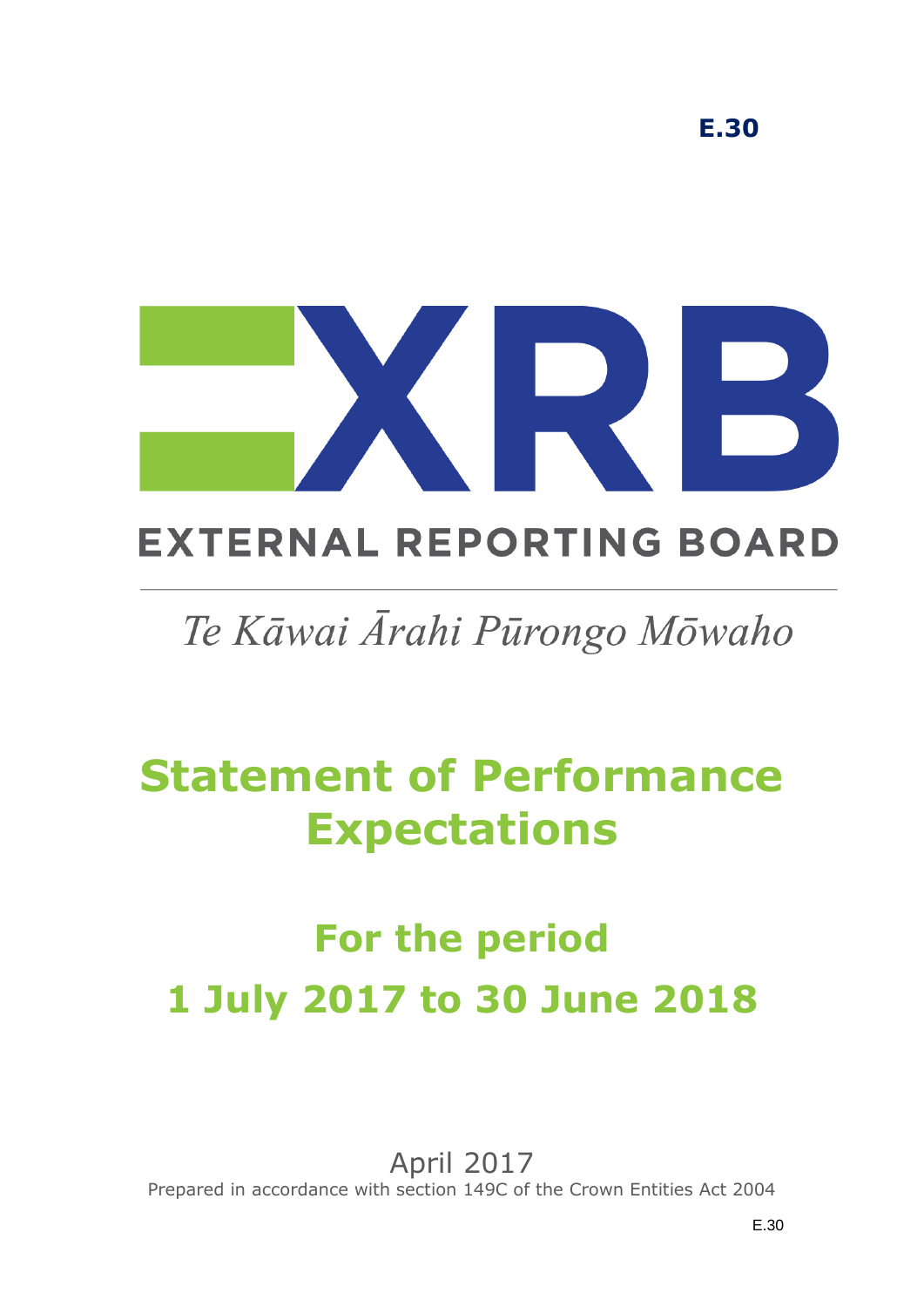© Crown Copyright External Reporting Board PO Box 11250 Manners St Central, Wellington 6142 New Zealand [http://www.xrb.govt.nz](http://www.xrb.govt.nz/)

Permission to reproduce: The copyright owner authorises reproduction of this work, in whole or in part, so long as no charge is made for the supply of copies, and the integrity and attribution of the work as a publication of the External Reporting Board is not interfered with in any way.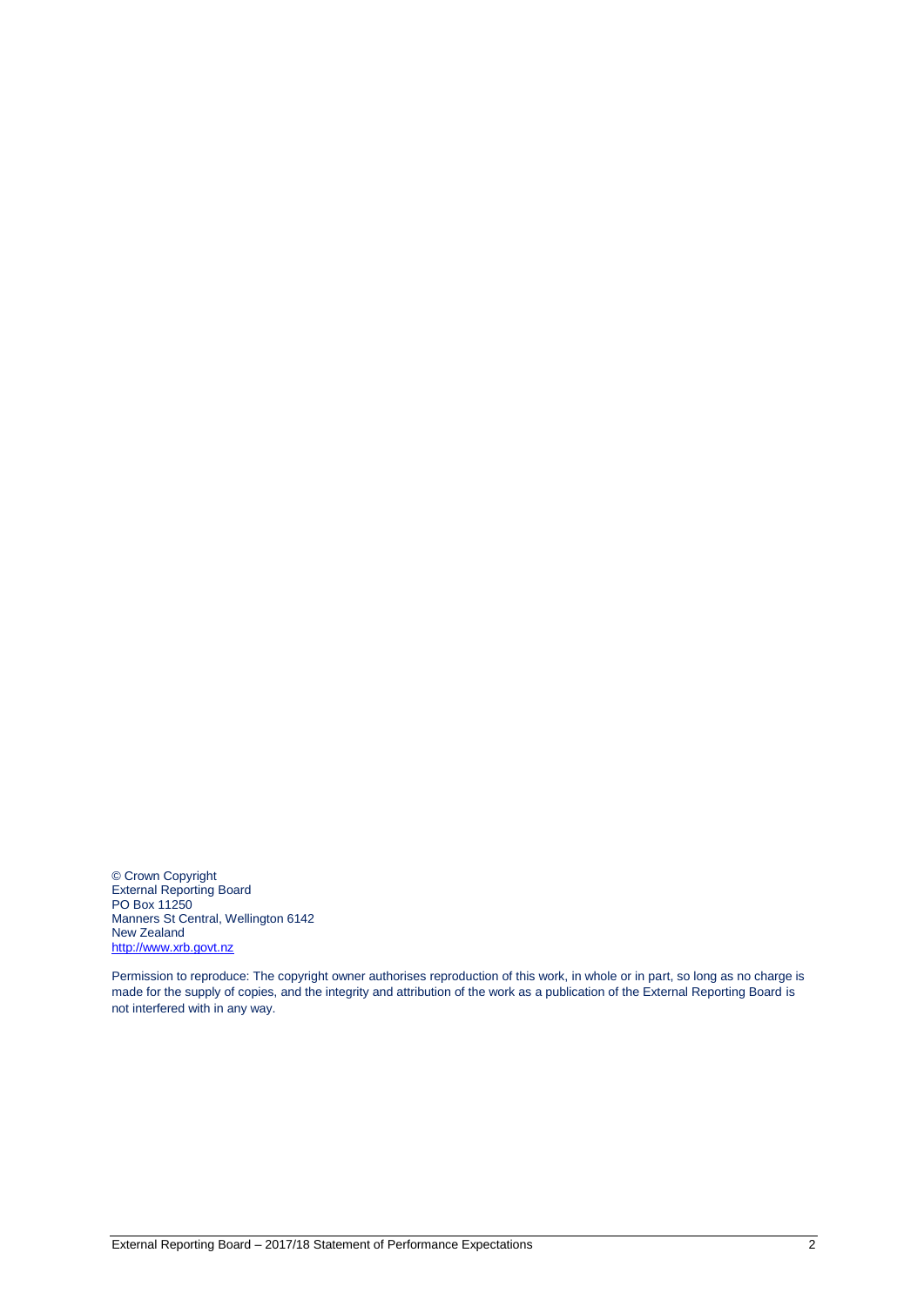# **Contents**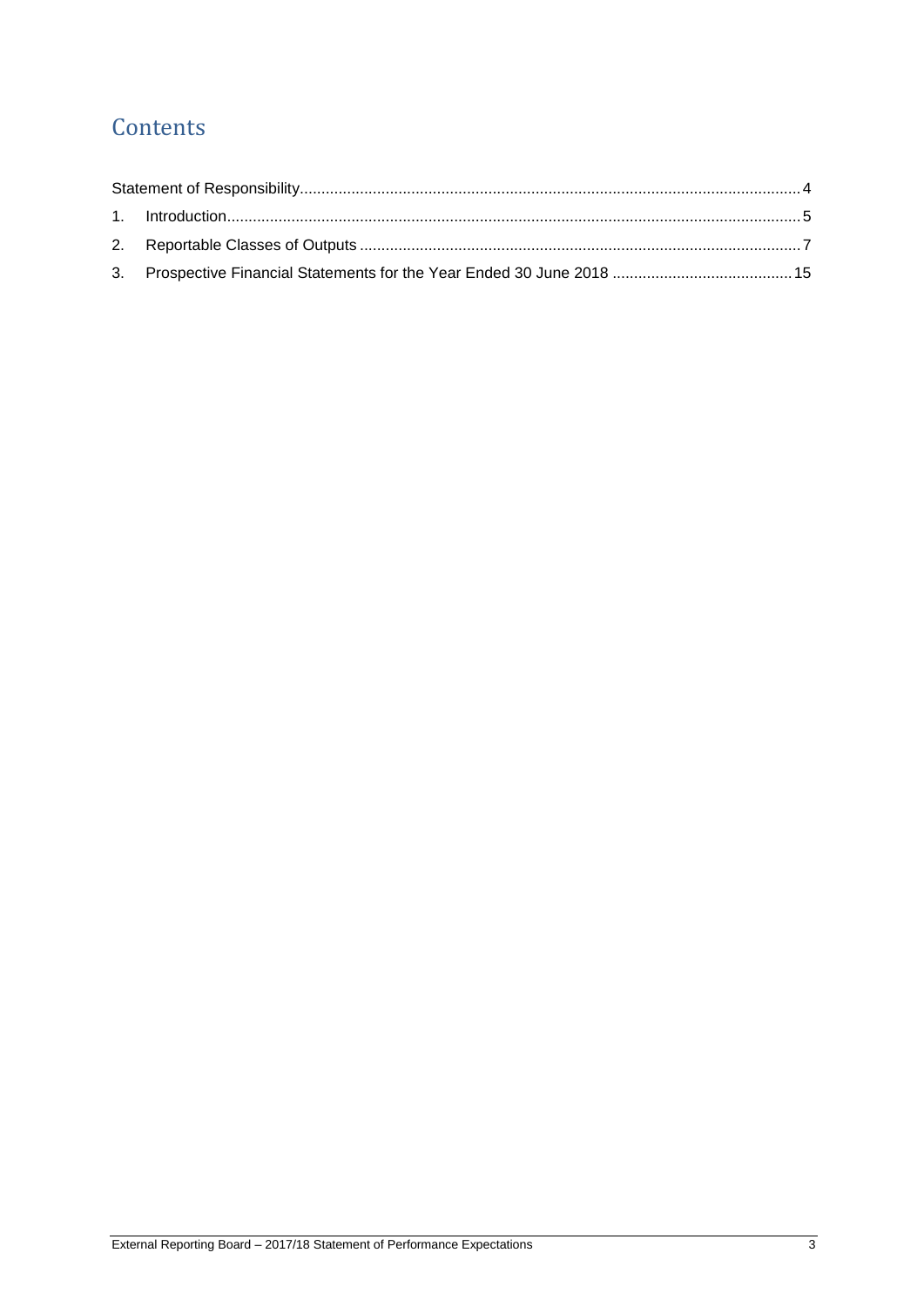# <span id="page-3-0"></span>**Statement of Responsibility**

This Statement of Performance Expectations has been prepared in accordance with the requirements of section 149C of the Crown Entities Act 2004. The purpose of the Statement of Performance Expectations is to promote the public accountability of the External Reporting Board (XRB) by:

- enabling the responsible Minister to participate in the process of setting the XRB's annual performance expectations;
- enabling the House of Representatives to be informed of those expectations; and
- providing a base against which the XRB's actual performance for the year can be assessed.

The Board is responsible for the content of this Statement of Performance Expectations, which comprises the reportable outputs (as specified in the Statement of Forecast Service Performance) and the Prospective Financial Statements for the year, including the assumptions on which they are based, and for the judgements used in preparing them.

The Prospective Financial Statements have been prepared in accordance with generally accepted accounting practice in New Zealand.

As the XRB is an Independent Crown Entity, the Minister may not direct the XRB to have regard to, or give effect to, a government policy relating to the XRB's standard setting functions and as a result no such matters are included in this Statement of Performance Expectations.

In accordance with section 149I of the Crown Entities Act 2004, the XRB has consulted with the Minister of Commerce and Consumer Affairs in the preparation of this Statement.

**Graeme Mitchell Michele Embling** 

EMBing

Chairman Deputy Chair 27 April 2017 27 April 2017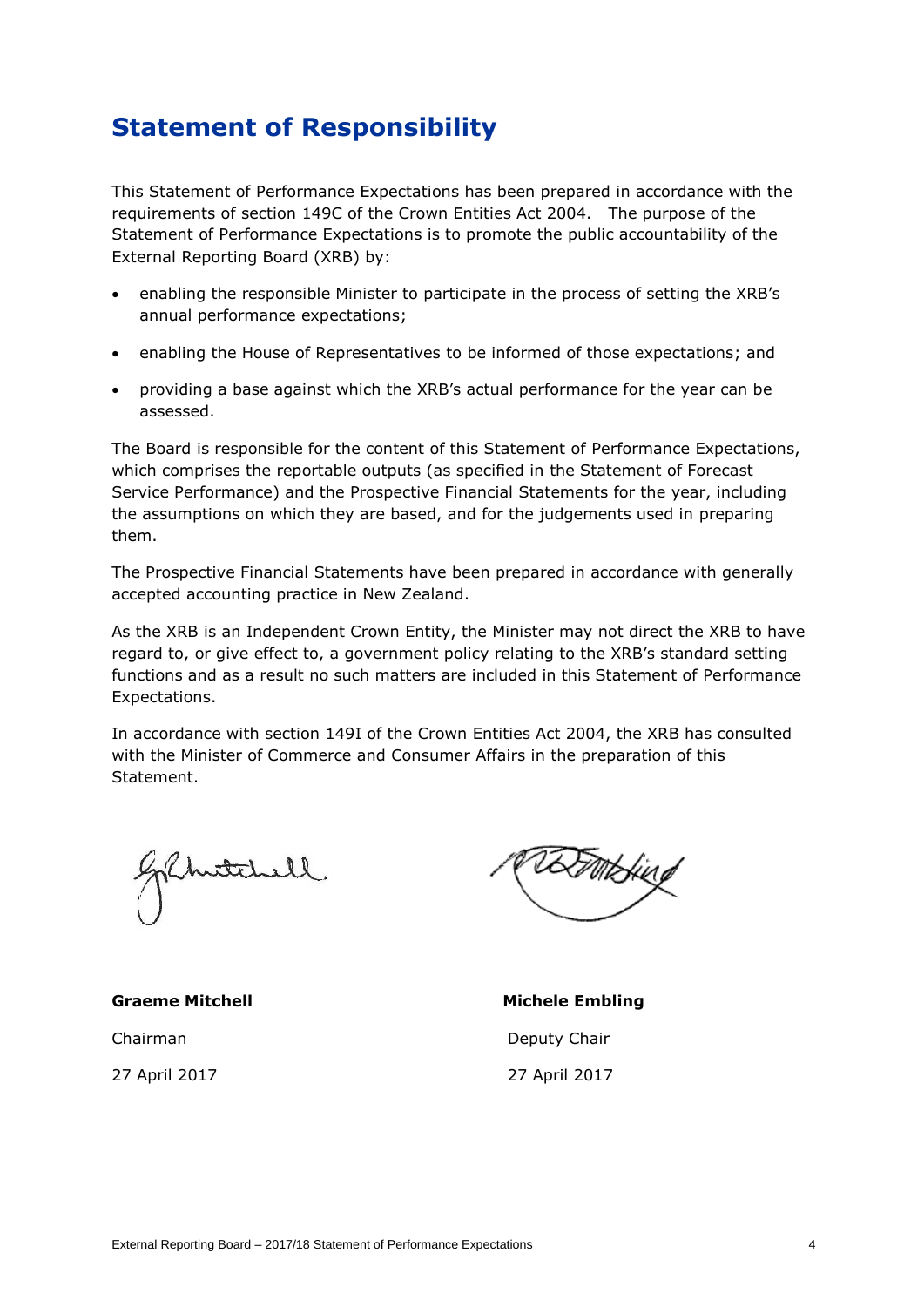# <span id="page-4-0"></span>**1. Introduction**

### **1.1 Purpose of the Statement of Performance Expectations**

This document outlines the key aspects of the performance the External Reporting Board (XRB) is expecting to deliver in the 2017/18 financial year.

In accordance with the requirements of the Crown Entities Act 2004, the Statement of Performance Expectations covers two main dimensions of performance:

- The "reportable" classes of outputs that the XRB will deliver in 2017/18 which are funded in part or whole by the Crown (the Crown's purchase interest) – as the XRB is fully funded by the Crown, these are all the XRB's outputs; and
- The prospective financial performance for the XRB for 2017/18 (the Crown's ownership interest).

### **1.2 Overview of the XRB**

The XRB is an Independent Crown Entity, initially established under the Financial Reporting Act 1993, with continued existence under Section 11 of the Financial Reporting Act 2013. As a Crown Entity, the XRB is subject to the Crown Entities Act 2004.

The XRB's functions are prescribed by Section 12 of the Financial Reporting Act 2013 and are as follows:

- developing and implementing an overall strategy for financial reporting standards and auditing & assurance standards (including developing and implementing tiers of financial reporting);
- preparing and issuing accounting standards, including where applicable "non-GAAP standards" for entities entitled by Law to use cash accounting, and authoritative pronouncements;
- preparing and issuing auditing & assurance standards, including the professional and ethical standards that will govern the professional conduct of assurance providers; and
- liaising with national and international organisations that exercise functions that correspond with, or are similar to, those conferred on the XRB.

The Board itself comprises up to nine members appointed by the Governor General on the recommendation of the Responsible Minister. Information about the current members of the XRB can be found at [www.xrb.govt.nz.](http://www.xrb.govt.nz/)

The Board has established two standard setting boards<sup>1</sup>, one that has responsibility for accounting standard setting (the New Zealand Accounting Standards Board) and the other with responsibility for auditing and assurance standard setting (the New Zealand Auditing and Assurance Standards Board). This structure is designed to not only ensure that the technical resources are available and that standard setting is undertaken in accordance with best practice, but also to enhance functional equivalence with Australia. These part-time, remunerated standards boards are appointed by the XRB Board, and

-

<sup>&</sup>lt;sup>1</sup> In terms of the Crown Entities Act 2004, these are Committees of the Board.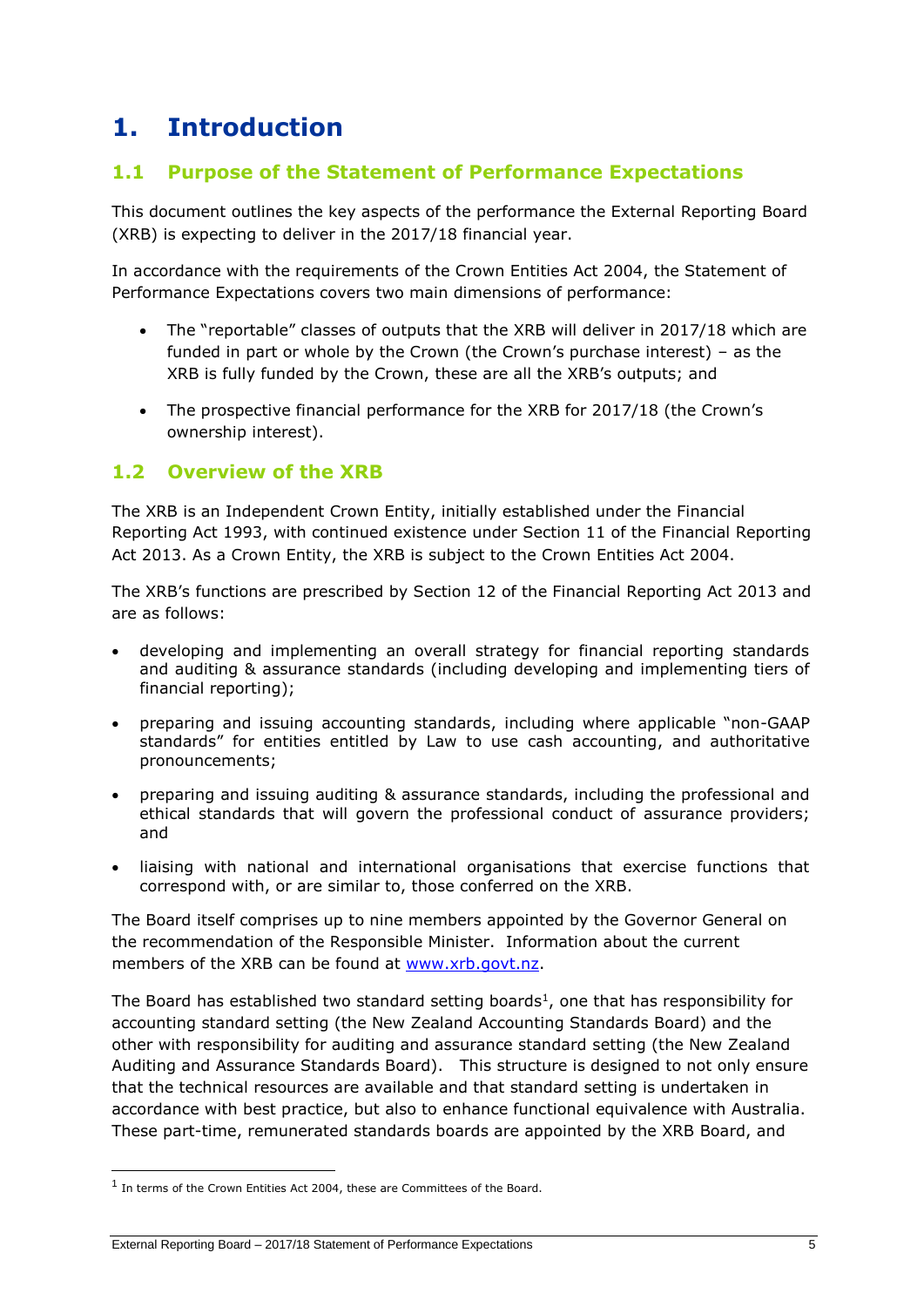comprise around ten suitably qualified and experienced persons with a diversity of perspective. Information about the current members of the standard setting boards can be found at [www.xrb.govt.nz.](http://www.xrb.govt.nz/)

The XRB Board itself is responsible for general governance of the organisation, overall financial reporting strategy, standards strategy, and oversight of the standard setting boards.

A staff team (currently 17) based in Wellington, Auckland and Nelson provides technical and logistical support to the three Boards.

### **1.3 Strategic Context**

The strategic intentions of the XRB, which provided the strategic context for the 2017/18 Statement of Performance Expectations, are set out in the XRB's Statement of Intent for the 2017-22 period which was published concurrently with this Statement of Performance Expectations. In summary, those strategic intentions are as follows:

- Establishing a period of relative standards stability during which the existing suites of standards are maintained to reflect changes to international standards and, where necessary, enhanced to address any deficiencies or gaps that are critical to user-needs and the quality of financial reporting in New Zealand. This will allow the constituency to implement and adapt to the standards reforms of 2011-2016;
- Undertaking deliberate, organised research into the financial and non-financial information needs of the various users of XRB standards, as a basis for considering enhancements to the financial reporting framework or specific standards in the future, and to help inform efforts to influence the work of the international standard setting boards;
- Actively seeking to influence the agenda and standards development work of the international standard setting boards based on three broad (and interconnected) approaches: relationships, staff participation in selected projects and supporting New Zealand membership on key international boards;
- Continuing to enhance constituency engagement and support, both in terms of development of standards and awareness raising activities to help better understand the role, purpose and requirements of XRB standards. Actively facilitating other relevant organisations to provide appropriate training and professional development activities relating to enhancing financial reporting. Actively ensuring linkages with other agencies in the financial reporting and assurance areas to coordinate our work and identify any gaps; and
- Maintaining a high-performance culture commensurate with achieving the XRB's outcome goals, while operating in a financially prudent manner and maintaining the level of capability needed to deliver the outputs required.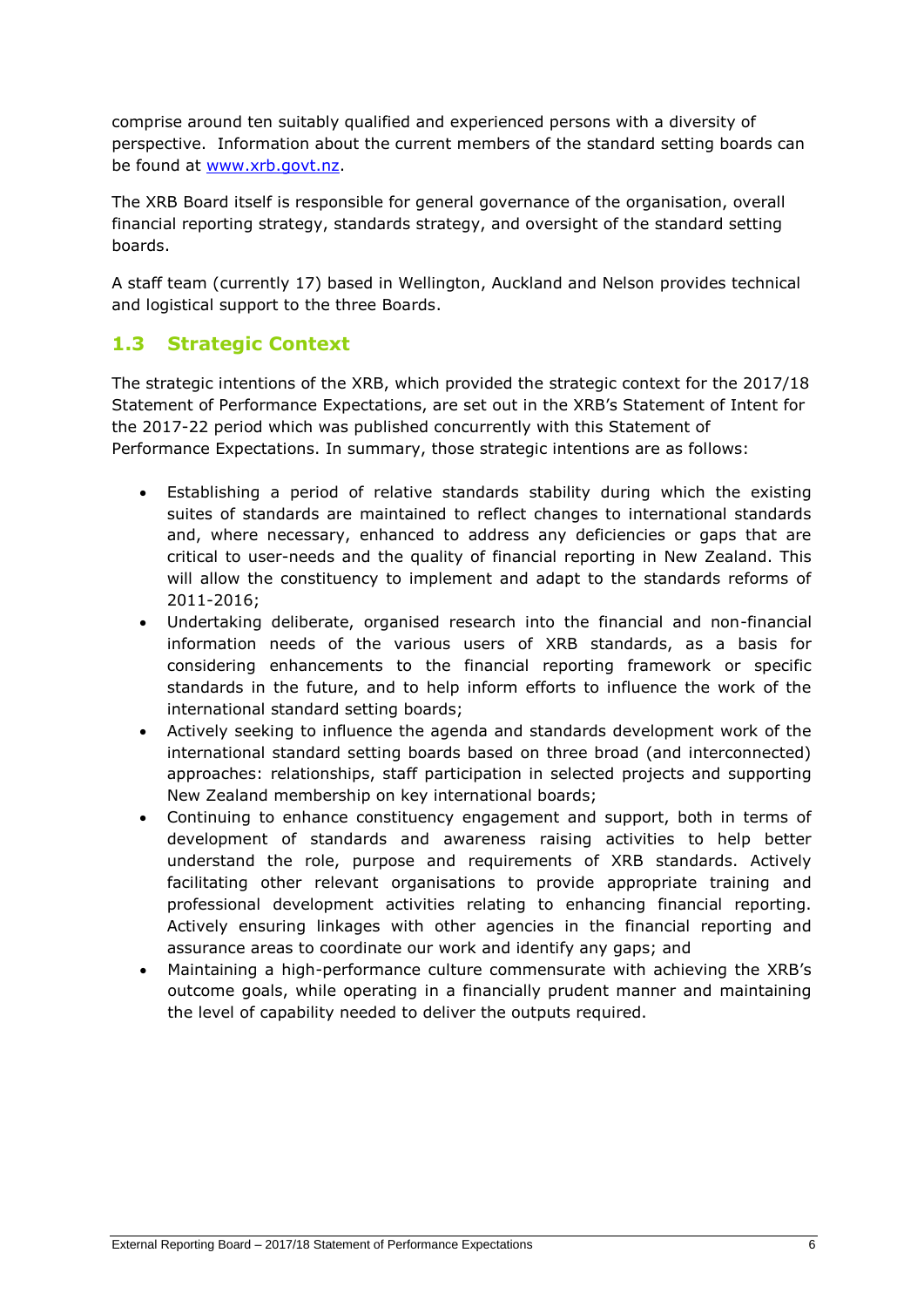# <span id="page-6-0"></span>**2. Reportable Classes of Outputs**

### **2.1 Reportable Classes of Outputs**

The XRB has one reportable class of outputs i.e. one class of outputs funded by appropriation or levy. The specification of this class of outputs is detailed in the table below. A specification of the individual outputs that make up the class of outputs is provided in the Statement of Forecast Service Performance.

#### **Output Class: 2017/18 Forecast**

#### **Description of Output Class**

Financial reporting and auditing & assurance standards setting for the purposes of promoting the quality of financial reporting

#### **What the Class is Intended to Achieve**

The development and issuing of accounting and auditing & assurance standards and associated documents that are converged with international standards and harmonised with Australian standards where applicable.

#### **How the Performance of the Class will be Assessed**

Performance will be assessed by the extent to which the accounting and auditing & assurance standards on issue in New Zealand are converged with international standards and harmonised with Australian standards where applicable.

| Revenue from the Crown (\$000) | 4,410 |
|--------------------------------|-------|
| Revenue from Others (\$000)    |       |
| Cost (\$000)                   | 4.747 |

The XRB does not have any reportable class of outputs for which an exemption has been granted under section 149F of the Crown Entities Act 2004.

The XRB does not intend to supply any class of outputs in the 2017/18 financial year that is not a reportable class of outputs.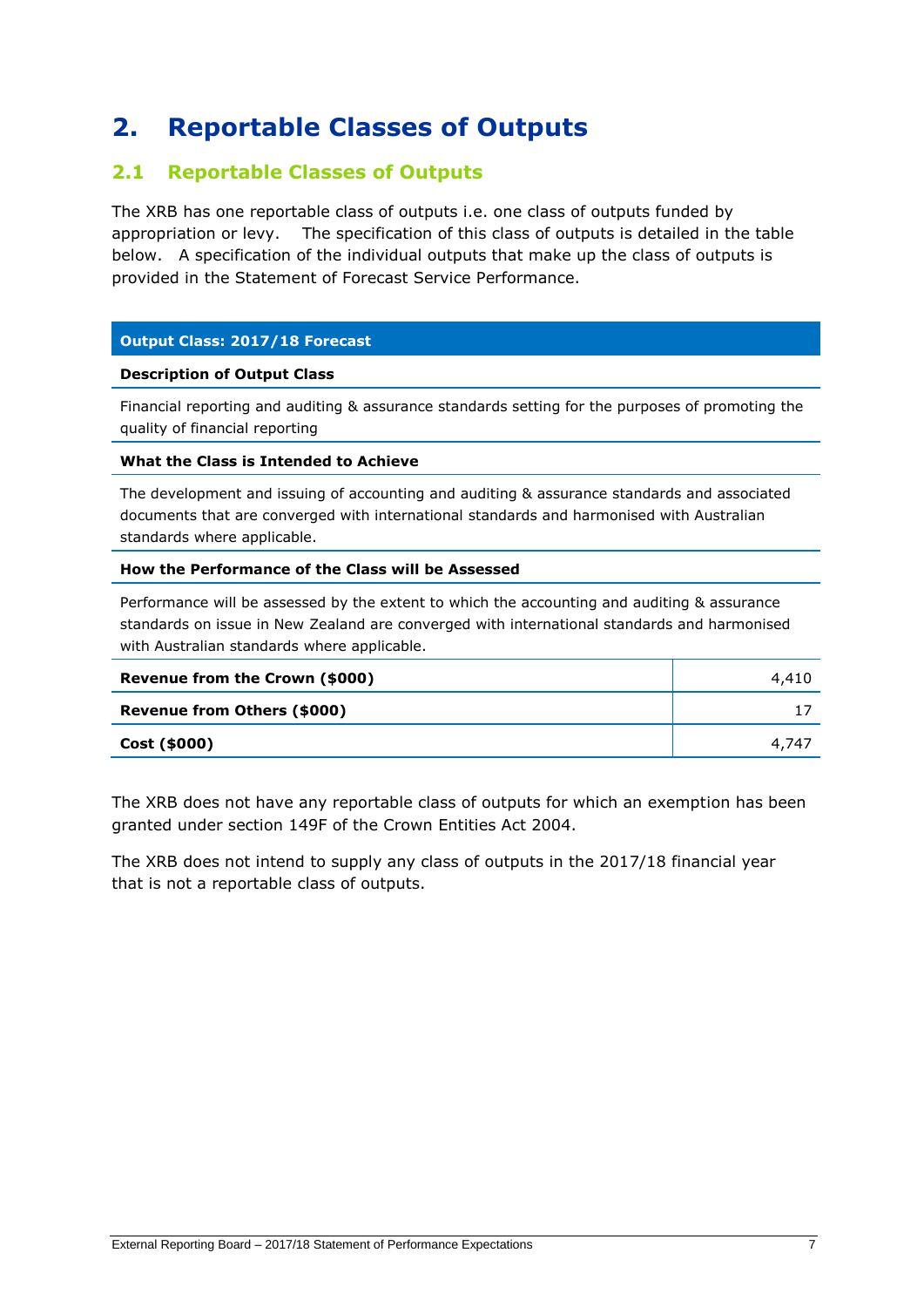# **2.2 Statement of Forecast Service Performance for the Year Ended 30 June 2018**

The table below summarises the performance information of the External Reporting Board (including the two standard-setting boards) for the year ended 30 June 2018

| <b>Assessment of</b><br><b>Performance</b>                                                                                                                                             | 2016/17<br><b>Estimate</b> | <b>2017/18 Forecast</b> |
|----------------------------------------------------------------------------------------------------------------------------------------------------------------------------------------|----------------------------|-------------------------|
| Number of exposure<br>drafts, standards and<br>related documents<br>issued (depends on<br>output of three<br>international boards)                                                     | $57 - 73$                  | $27 - 44$               |
| Standards reflect<br>relevant international<br>standards with<br>departures only to<br>improve quality and are<br>harmonised with<br>Australia where<br>appropriate                    | 100%<br>compliance         | 100% compliance         |
| Statutory due process<br>requirements followed                                                                                                                                         | 100%<br>compliance         | 100% compliance         |
| Standards relating to<br>existing standards<br>suites issued in time for<br>the commencement<br>date to be no later than<br>the international<br>commencement date<br>(where relevant) | 100%<br>compliance         | 100% compliance         |

| <b>XRB Outcomes</b>                                                                                                                                                                       | <b>XRB Outcome measures</b><br>2017/18                                                                             |
|-------------------------------------------------------------------------------------------------------------------------------------------------------------------------------------------|--------------------------------------------------------------------------------------------------------------------|
| <b>Increased confidence</b>                                                                                                                                                               |                                                                                                                    |
| <b>Ensure stability</b>                                                                                                                                                                   |                                                                                                                    |
| Reliability of financial reporting<br>$\bullet$<br>strategy that requires infrequent<br>changes<br>Reliability of standards<br>$\bullet$<br>frameworks that require<br>infrequent changes | Nil anticipated changes to financial<br>reporting strategy.<br>Nil anticipated changes to standards<br>frameworks. |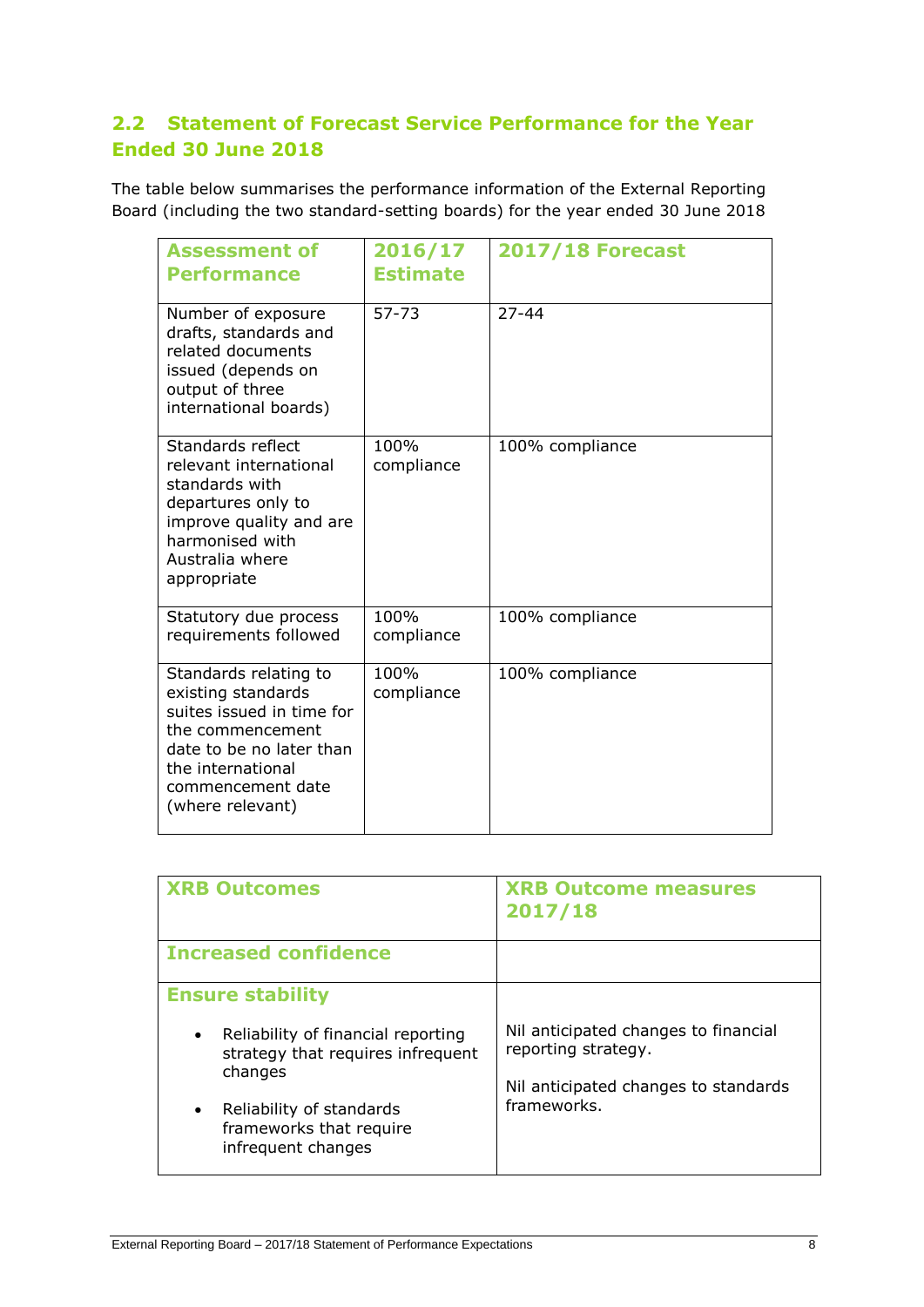| Enduring policy of international<br>convergence / harmonisation,<br>sector specific standards and Tier<br>Structure                                                                                               | No changes anticipated to the policies<br>of international convergence/<br>harmonisation, sector specific<br>standards and Tier Structure.                                                                               |
|-------------------------------------------------------------------------------------------------------------------------------------------------------------------------------------------------------------------|--------------------------------------------------------------------------------------------------------------------------------------------------------------------------------------------------------------------------|
| <b>Ensure Appropriateness</b>                                                                                                                                                                                     |                                                                                                                                                                                                                          |
| Responsiveness and timeliness of<br>standards frameworks to<br>legislative changes and<br>stakeholder feedback                                                                                                    | Legislative changes and stakeholder<br>feedback will be monitored and<br>incorporated into standards<br>frameworks where relevant.                                                                                       |
| Number of requests for and<br>$\bullet$<br>timeliness of changes to<br>standards frameworks                                                                                                                       | Nil anticipated requests for changes to<br>standards frameworks.                                                                                                                                                         |
| <b>Ensure alignment with</b>                                                                                                                                                                                      |                                                                                                                                                                                                                          |
| relevant legislative framework<br>Consistency of standards<br>frameworks with legislative<br>frameworks                                                                                                           | Legislative framework changes will be<br>monitored and where applicable<br>ensure that standards frameworks<br>continue to be aligned with legislative<br>frameworks.                                                    |
| Timely reflection of legislative<br>$\bullet$<br>changes in XRB's standards                                                                                                                                       | Hold discussions with policy makers<br>and other key stakeholders and make<br>submissions on relelvant consultation<br>documents.                                                                                        |
| <b>Improved Competitiveness</b>                                                                                                                                                                                   |                                                                                                                                                                                                                          |
| <b>Ensure Comparability</b>                                                                                                                                                                                       |                                                                                                                                                                                                                          |
| Independent reports / studies on<br>New Zealand's international<br>competitiveness<br>Continuation of XRB's policy on<br>$\bullet$                                                                                | New Zealand to continue to rank<br>highly for the strength of its auditing<br>and reporting standards in the Global<br>Competitiveness Report by the World<br>Economic Forum.                                            |
| influencing international boards<br>Number of requests for and<br>$\bullet$<br>timeliness of New Zealand<br>specific amendments to<br>standards that are not related to<br>legislative or standards<br>frameworks | The XRB will continue to attend<br>meetings and work with International<br>Boards to influence International<br>Standard setting.<br>Monitor the level of requests for New                                               |
| Responsiveness to and timeliness<br>$\bullet$<br>of standards to new (or<br>amended) international standards                                                                                                      | Zealand specific amendments to<br>standards that are not related to<br>legislative or standards frameworks.<br>The XRB and its two sub boards will<br>continue to make submissions to<br>International Boards on issues. |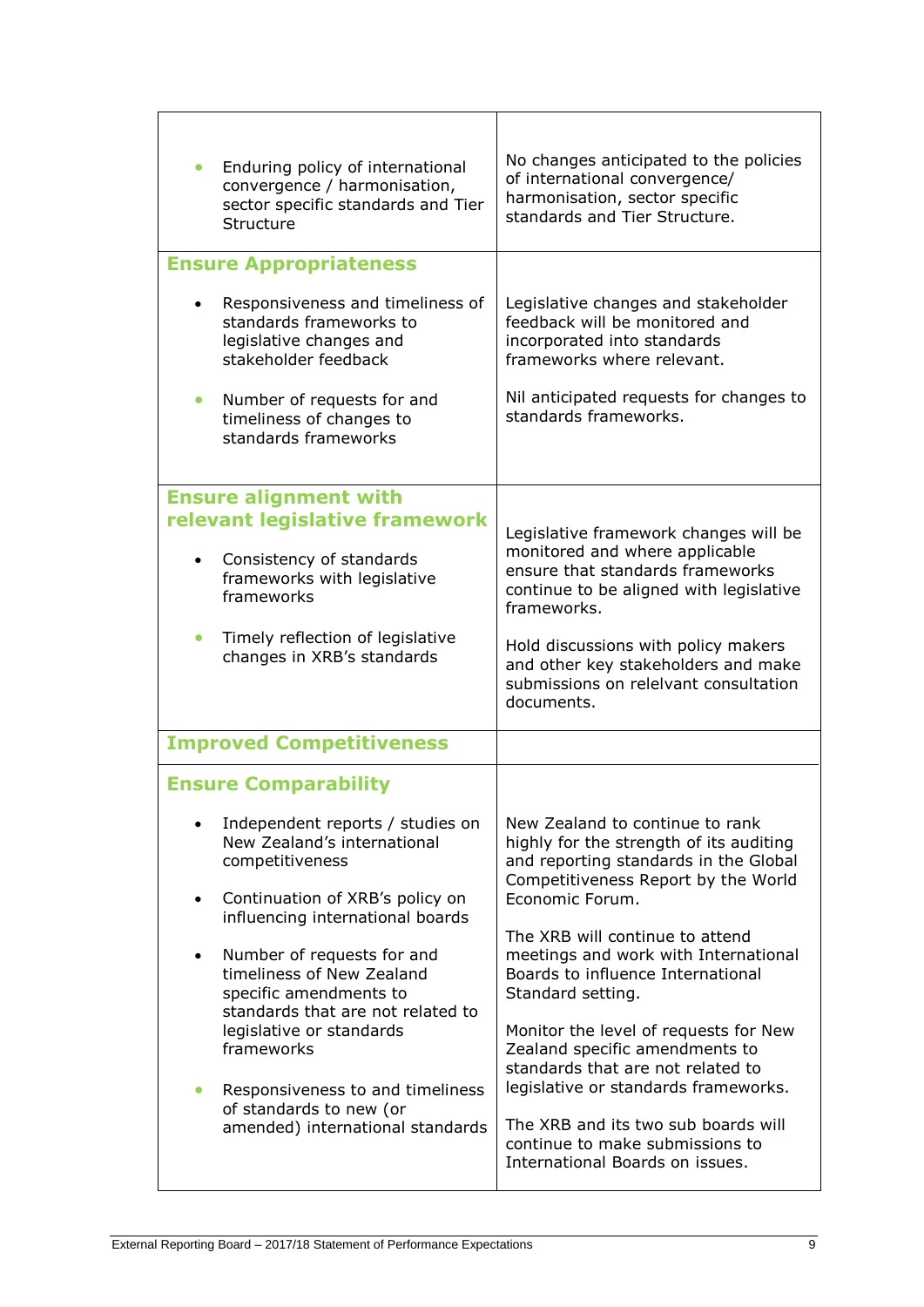| <b>Ensure reduced cost of capital</b>                                                                                                                                                                                          |                                                                                                                                                                              |
|--------------------------------------------------------------------------------------------------------------------------------------------------------------------------------------------------------------------------------|------------------------------------------------------------------------------------------------------------------------------------------------------------------------------|
| Independent comment / reports<br>on competitive position or<br>ranking attributable to accounting<br>and assurance standards<br>Independent comment / reports<br>on New Zealands reaction to<br>international reporting trends | The XRB will continue to research the<br>most appropriate New Zealand<br>response to Extended External<br>Reporting (EER) to enable the<br>reduction in the cost of capital. |
| <b>Improved accountability</b>                                                                                                                                                                                                 |                                                                                                                                                                              |
| <b>Ensure Transparency</b>                                                                                                                                                                                                     |                                                                                                                                                                              |
| Independent comment/ reports<br>about transparency and<br>understandability of reported<br>corporate information<br>Independent comment / reports<br>$\bullet$                                                                 | Monitor reporting and feedback in<br>respect of New Zealand corporate<br>reporting in relation to transparency,<br>understandability and meeting user<br>needs.              |
| about audit quality                                                                                                                                                                                                            | Monitoring feedback in relation to<br>audit quality in New Zealand.                                                                                                          |
|                                                                                                                                                                                                                                | Continue the research programme of<br>determining the user needs of readers<br>of financial reports.                                                                         |
|                                                                                                                                                                                                                                |                                                                                                                                                                              |
| <b>Ensure appropriateness</b>                                                                                                                                                                                                  |                                                                                                                                                                              |
| Responsiveness and timeliness of<br>standards to legislative changes<br>and stakeholder feedback                                                                                                                               | Seek and monitor feedback from<br>regulatory bodies eg FMA and<br>Charities Services in relation to the<br>requirements of Standards.                                        |
| Number of New Zealand requests<br>for, and timeliness of changes to<br>standards                                                                                                                                               | Conduct user research to ensure<br>appropriateness of standards to users.                                                                                                    |
| Independent feedback from other<br>$\bullet$<br>regulatory bodies about the<br>requirements of standards<br>Findings from independent New<br>$\bullet$                                                                         | Collaborate with other research<br>activities in the area of corporate<br>reporting, appropriateness of<br>standards and effectiveness of<br>auditing.                       |
| Zealand user-needs research                                                                                                                                                                                                    |                                                                                                                                                                              |
| <b>Ensure comparability and</b><br>completeness                                                                                                                                                                                |                                                                                                                                                                              |
| Findings from independent New<br>$\bullet$<br>Zealand user-needs research                                                                                                                                                      | Monitor reporting on awareness and<br>requirements of reporting.                                                                                                             |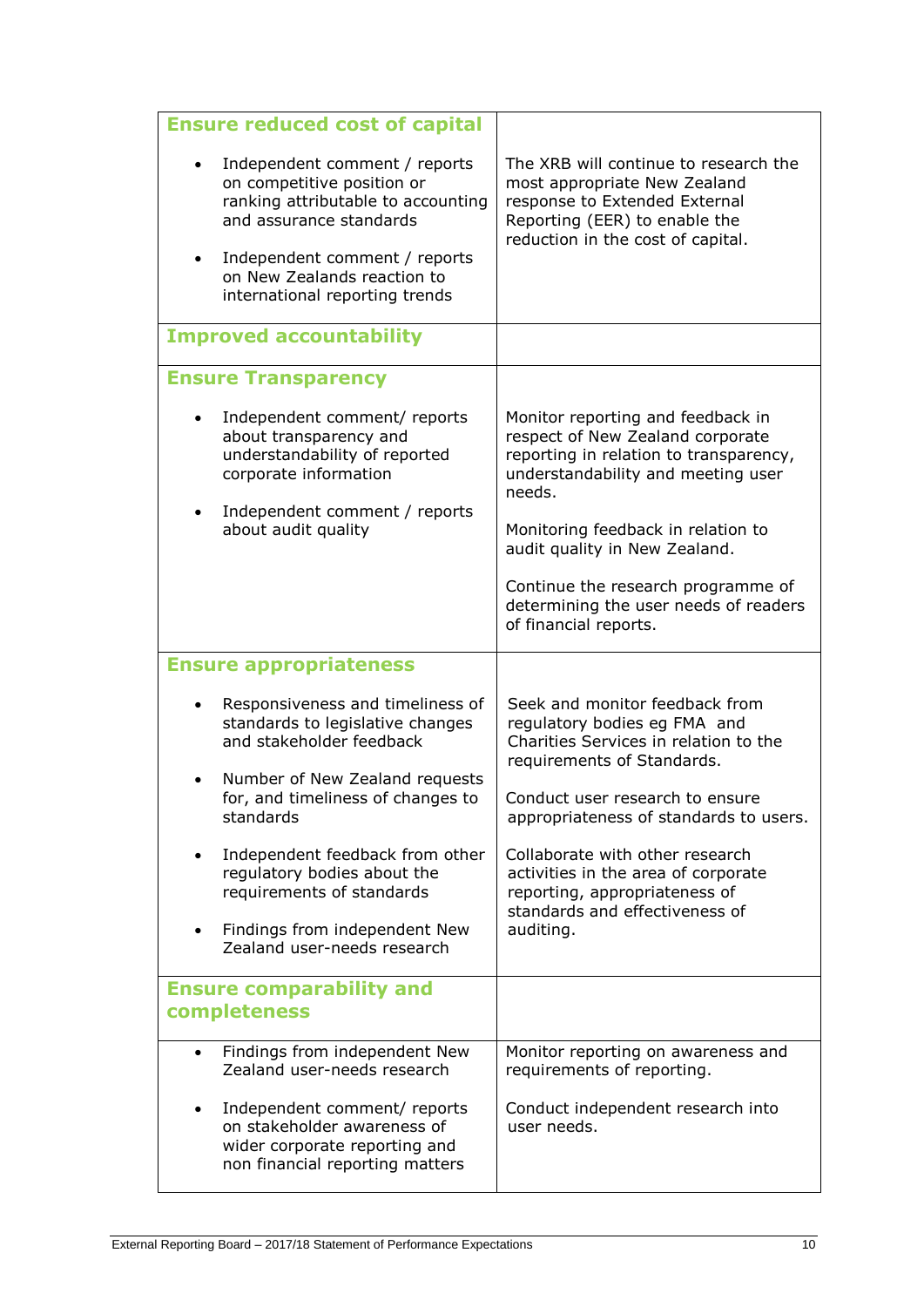| <b>Output 1: Financial Reporting Strategy</b>                                                                                                                                               | 2016/17<br><b>Estimate</b>                               | 2017/18<br><b>Forecast</b>                               |
|---------------------------------------------------------------------------------------------------------------------------------------------------------------------------------------------|----------------------------------------------------------|----------------------------------------------------------|
| <b>Crown Revenue Allocated</b>                                                                                                                                                              | \$529,200                                                | \$529,200                                                |
| Costs                                                                                                                                                                                       | \$376,229                                                | \$360,916                                                |
| <b>Attributed Overhead costs and other revenue</b>                                                                                                                                          | \$113,533                                                | \$130,549                                                |
| Quantity                                                                                                                                                                                    |                                                          |                                                          |
| Number of standards frameworks being monitored                                                                                                                                              | 3                                                        | 3                                                        |
| Number of amendments to accounting standards Tier<br>Strategy submitted to Minister for approval                                                                                            | As required;<br>expected to be 0                         | As required:<br>expected to be 0                         |
| Undertake user needs research projects to confirm the<br>framework and standards are fit for purpose                                                                                        | Finalise two<br>projects and<br>commence two<br>projects | Finalise two<br>projects and<br>commence two<br>projects |
| Quality                                                                                                                                                                                     |                                                          |                                                          |
| Standards frameworks monitoring ensures consistency<br>with international convergence and Australian<br>harmonisation strategy, and approved Tier Strategy                                  | 100% consistent                                          | 100% consistent                                          |
| Amendments to Tier Strategy consistent with statutory<br>requirements and consistent with the Government's<br>trans-Tasman outcome goals (degree of consistency<br>determined by XRB Board) | 100% consistent                                          | No amendments<br>anticipated -<br>100% consistent        |
| <b>Timeliness</b>                                                                                                                                                                           |                                                          |                                                          |
| Monitoring of standards frameworks                                                                                                                                                          | On-going<br>throughout the<br>year                       | On-going<br>throughout the<br>year                       |
| Amendments to Tier Strategy                                                                                                                                                                 | As required                                              | As required                                              |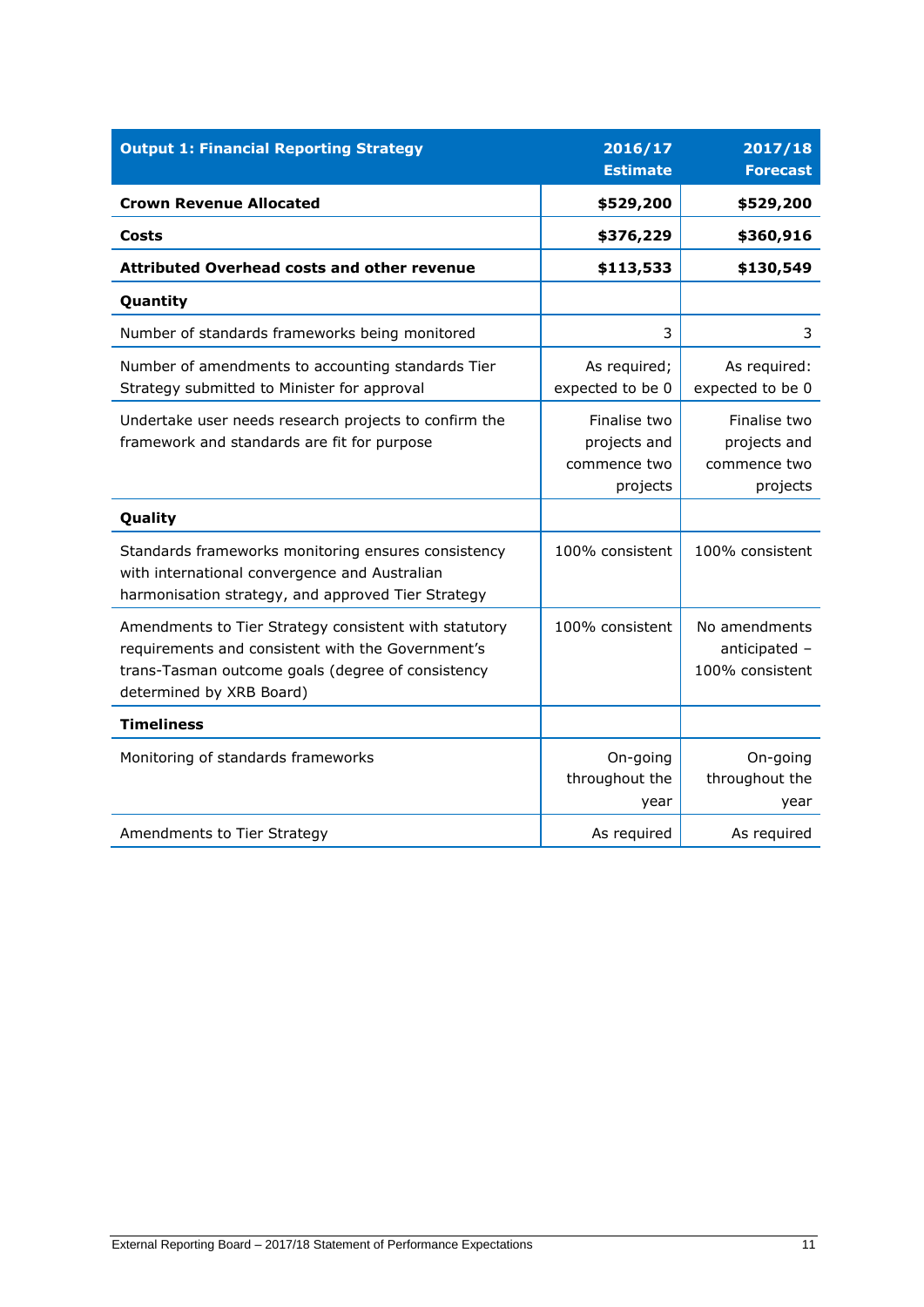| <b>Output 2: Preparing and Issuing Accounting</b><br><b>Standards</b>                                                                                                                      | 2016/17<br><b>Estimate</b> | 2017/18<br><b>Forecast</b> |
|--------------------------------------------------------------------------------------------------------------------------------------------------------------------------------------------|----------------------------|----------------------------|
| <b>Crown Revenue Allocated</b>                                                                                                                                                             | \$2,469,600                | \$2,469,600                |
| Costs                                                                                                                                                                                      | \$2,034,006                | \$2,152,486                |
| <b>Attributed Overhead costs and other revenue</b>                                                                                                                                         | \$529,820                  | \$609,227                  |
| Quantity                                                                                                                                                                                   |                            |                            |
| Number of exposure drafts and other due process<br>documents issued relating to implementing the<br>accounting standards frameworks                                                        | 2                          | $\mathbf{1}$               |
| Number of standards and related documents issued<br>relating to implementing the accounting standards<br>frameworks                                                                        | 2                          | $\mathbf{1}$               |
| Number of exposure drafts and other due process<br>documents relating to existing accounting standards<br>suites issued (mainly dependent on the output of<br><b>International Boards)</b> | $12 - 18$                  | $12 - 18$                  |
| Number of standards and related documents relating to<br>existing accounting standards suites issued (mainly<br>dependent on the output of International Boards)                           | 18-24                      | $7 - 13$                   |
| Number of projects undertaken on behalf of international<br>accounting standard setters                                                                                                    | 2                          | 2                          |
| Quality                                                                                                                                                                                    |                            |                            |
| Due process documents and standards reflect approved<br>Tier Strategy (degree of compliance determined by<br>NZASB)                                                                        | 100%<br>compliance         | 100%<br>compliance         |
| Statutory due process requirements followed                                                                                                                                                | 100%<br>compliance         | 100%<br>compliance         |
| Standards reflect relevant international standards with<br>departures only to improve quality (quality improvement<br>determined by NZASB)                                                 | 100%<br>compliance         | 100%<br>compliance         |
| For-profit standards harmonised with Australia where<br>appropriate                                                                                                                        | 100%<br>compliance         | 100%<br>compliance         |
| <b>Timeliness</b>                                                                                                                                                                          |                            |                            |
| Due process documents and standards relating to the<br>accounting standards framework issued in accordance<br>with timeline established by the Board (usually no less<br>than 90 days)     | 100%<br>compliance         | 100%<br>compliance         |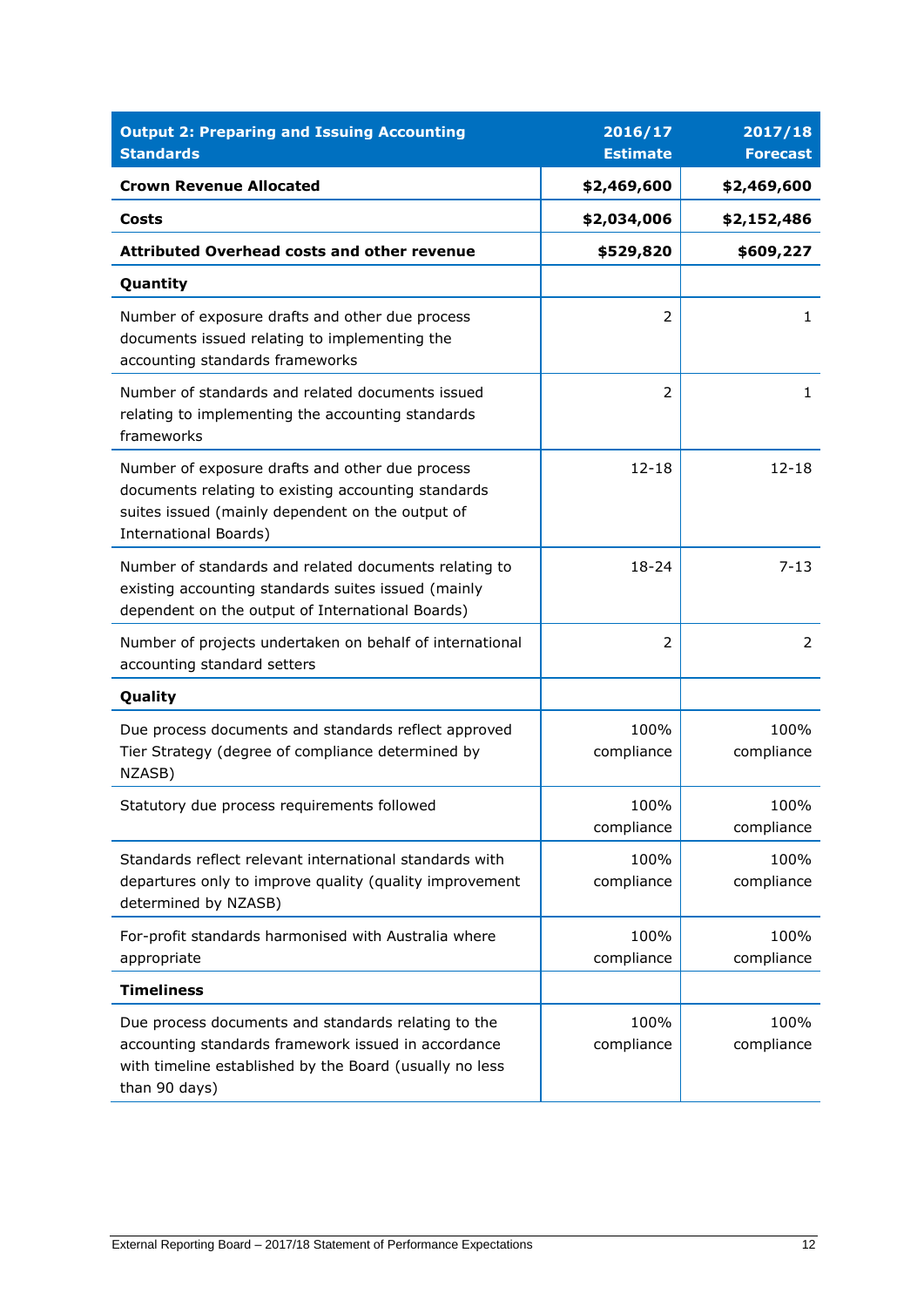| Due process documents and standards relating to existing | 100%       | 100%       |
|----------------------------------------------------------|------------|------------|
| accounting standards suites issued in time for the       | compliance | compliance |
| commencement date to be no later than the international  |            |            |
| commencement date (where relevant)                       |            |            |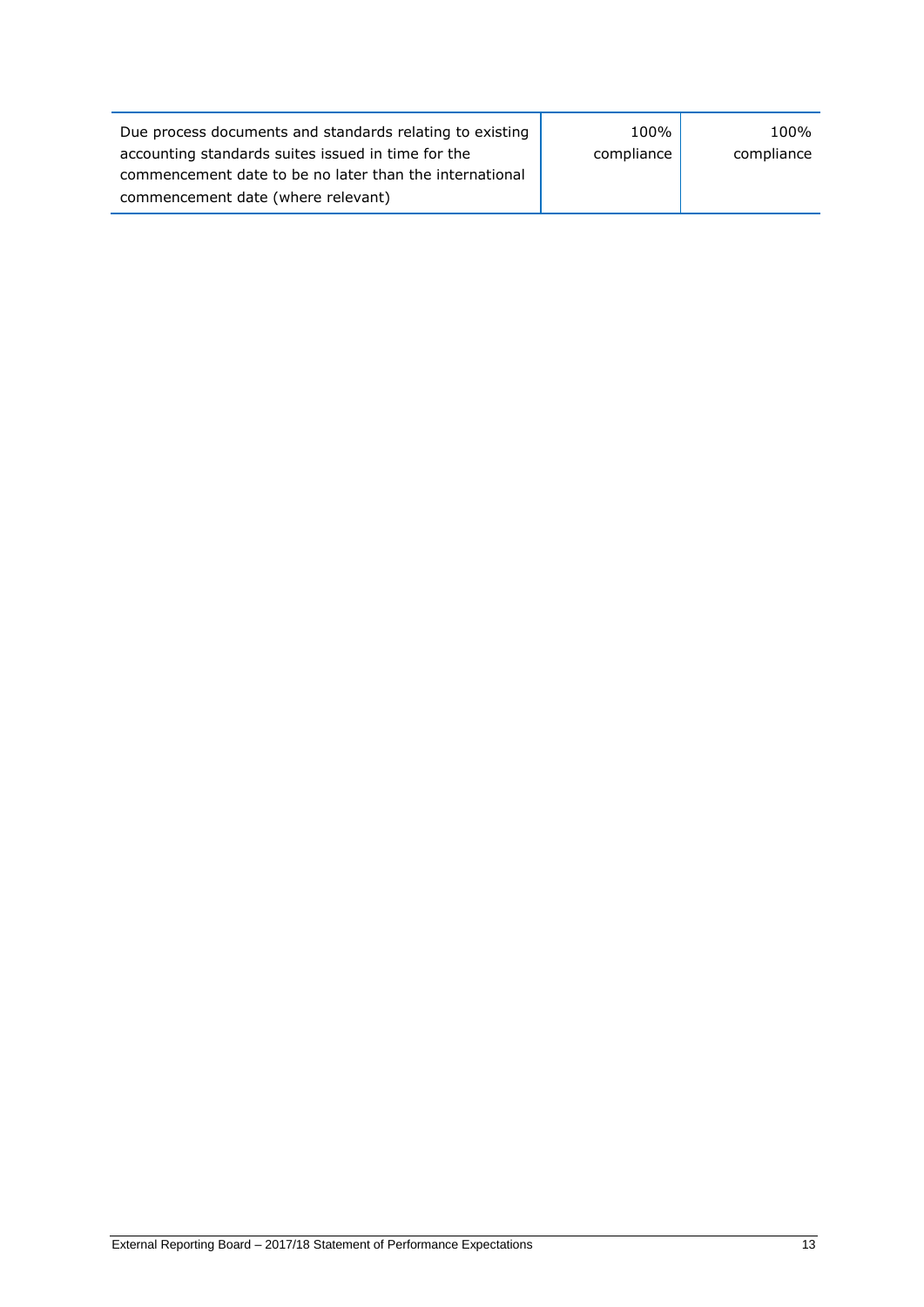| <b>Output 3: Preparing and Issuing Auditing and</b><br><b>Assurance Standards</b>                                                                                               | 2016/17<br><b>Estimate</b> | 2017/18<br><b>Forecast</b> |
|---------------------------------------------------------------------------------------------------------------------------------------------------------------------------------|----------------------------|----------------------------|
| <b>Crown Revenue Allocated</b>                                                                                                                                                  | \$1,411,200                | \$1,411,200                |
| <b>Costs</b>                                                                                                                                                                    | \$1,064,963                | \$1,128,792                |
| <b>Attributed Overhead costs and other revenue</b>                                                                                                                              | \$302,754                  | \$348,129                  |
| Quantity                                                                                                                                                                        |                            |                            |
| Number of exposure drafts and other due process<br>documents relating to auditing and assurance standards<br>issued (mainly dependent on the output of International<br>Boards) | $10 - 12$                  | $3 - 6$                    |
| Number of auditing and assurance standards and related<br>documents issued (mainly dependent on the output of<br><b>International Boards)</b>                                   | $13 - 15$                  | $3 - 5$                    |
| Quality                                                                                                                                                                         |                            |                            |
| Statutory due process requirements followed                                                                                                                                     | 100% compliance            | 100% compliance            |
| Standards reflect relevant international standards with<br>departures only to improve quality (quality improvement<br>determined by NZAuASB)                                    | 100% compliance            | 100% compliance            |
| Standards harmonised with Australia where appropriate                                                                                                                           | 100% compliance            | 100% compliance            |
| <b>Timeliness</b>                                                                                                                                                               |                            |                            |
| Due process documents and Standards issued in time for<br>the commencement date to be no later than the<br>international commencement date (where relevant)                     | 100% compliance            | 100% compliance            |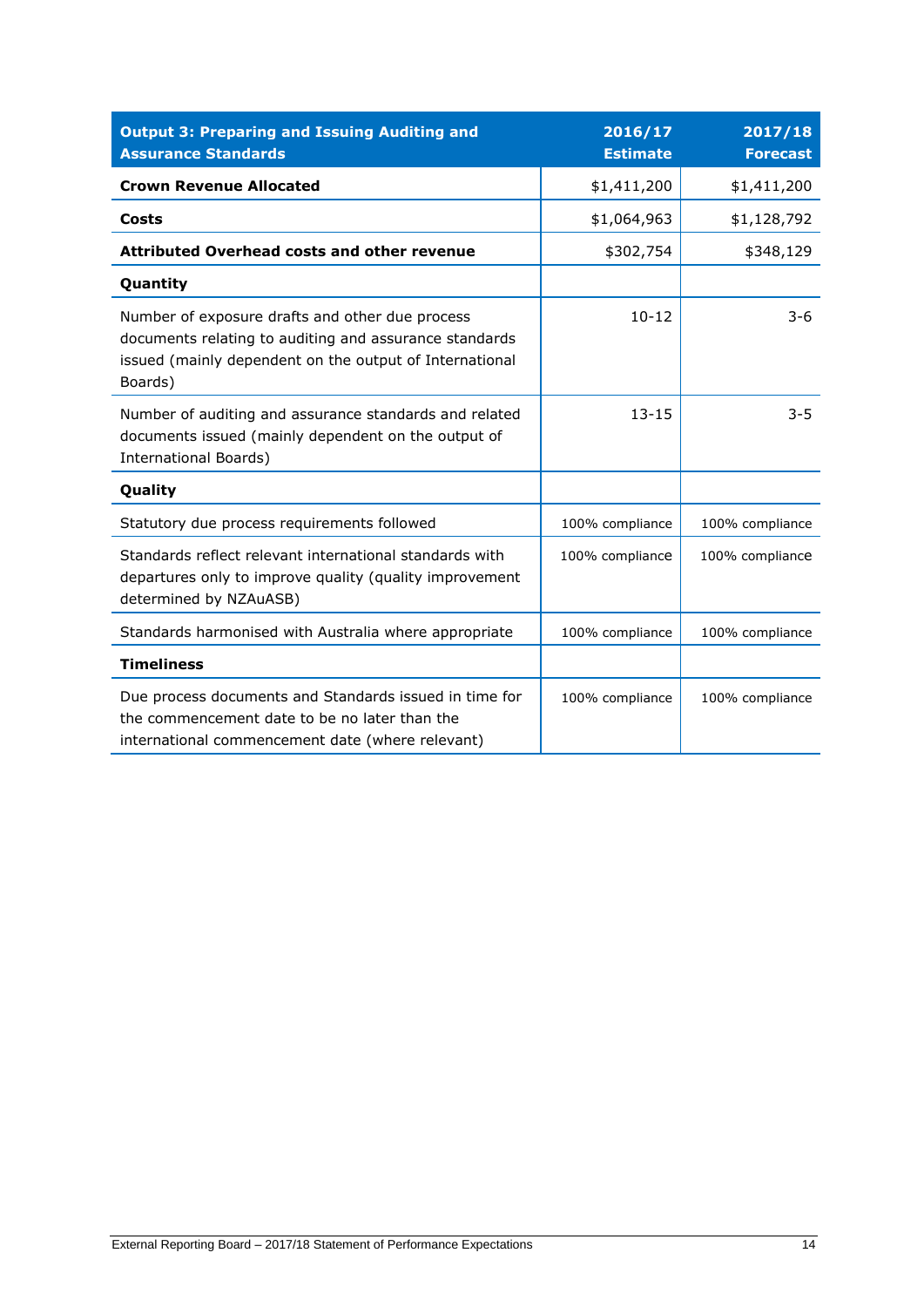# <span id="page-14-0"></span>**3. Prospective Financial Statements for the Year Ended 30 June 2018**

### **3.1 Introduction**

These prospective financial statements have been prepared in accordance with generally accepted accounting practice for public sector public benefit entities. Their purpose is to facilitate consideration by Parliament of the planned performance of the External Reporting Board (XRB). The prospective financial statements set out the XRB's activities and planned performance. The use of this information for other purposes may not be appropriate. Readers are cautioned that actual results are likely to vary from the information presented and that the variation may be material.

These prospective financial statements have been prepared on the basis of assumptions as to future events that the XRB reasonably expects to occur as at the date the information was prepared. It is not intended that this information will be updated.

### **3.2 Assumptions**

The following assumptions have been used in preparing these prospective financial statements:

- The XRB will continue to operate in its current structure and form.
- The XRB's statutory functions will remain unchanged.
- Revenue from the Crown of \$4,410,000 will be available for the 2017/18 year.
- There will be no change to premises occupancy.
- Externally driven costs will increase by no more than the rate of inflation.
- There will be no unexpected external events (such as a natural disaster) that will require significant operating or capital expenditures to be incurred.
- The Board has acted in a fiscally prudent manner in relation to the forecast deficit for 2017/18 which will be funded from reserves maintained to enable the XRB to fund strategic initiatives.

### **3.3 Statement of Accounting Policies**

#### **(a) Reporting Entity**

The XRB is an Independent Crown Entity under the Crown Entities Act 2004 and is responsible for financial reporting strategy, and preparing and issuing both accounting and auditing and assurance standards. The XRB was established on 1 July 2011.

The XRB has designated itself as a Public Benefit Entity (PBE) for financial reporting purposes.

#### **(b) Statement of Compliance**

These prospective financial statements have been prepared in accordance with the requirements of the Crown Entities Act 2004, which includes the requirement to comply with generally accepted accounting practice in New Zealand (NZ GAAP).

The prospective financial statements have been prepared in accordance with Tier 2 PBE Accounting Standards and disclosure concessions have been applied. This includes PBE FRS 42 Prospective Financial Statements.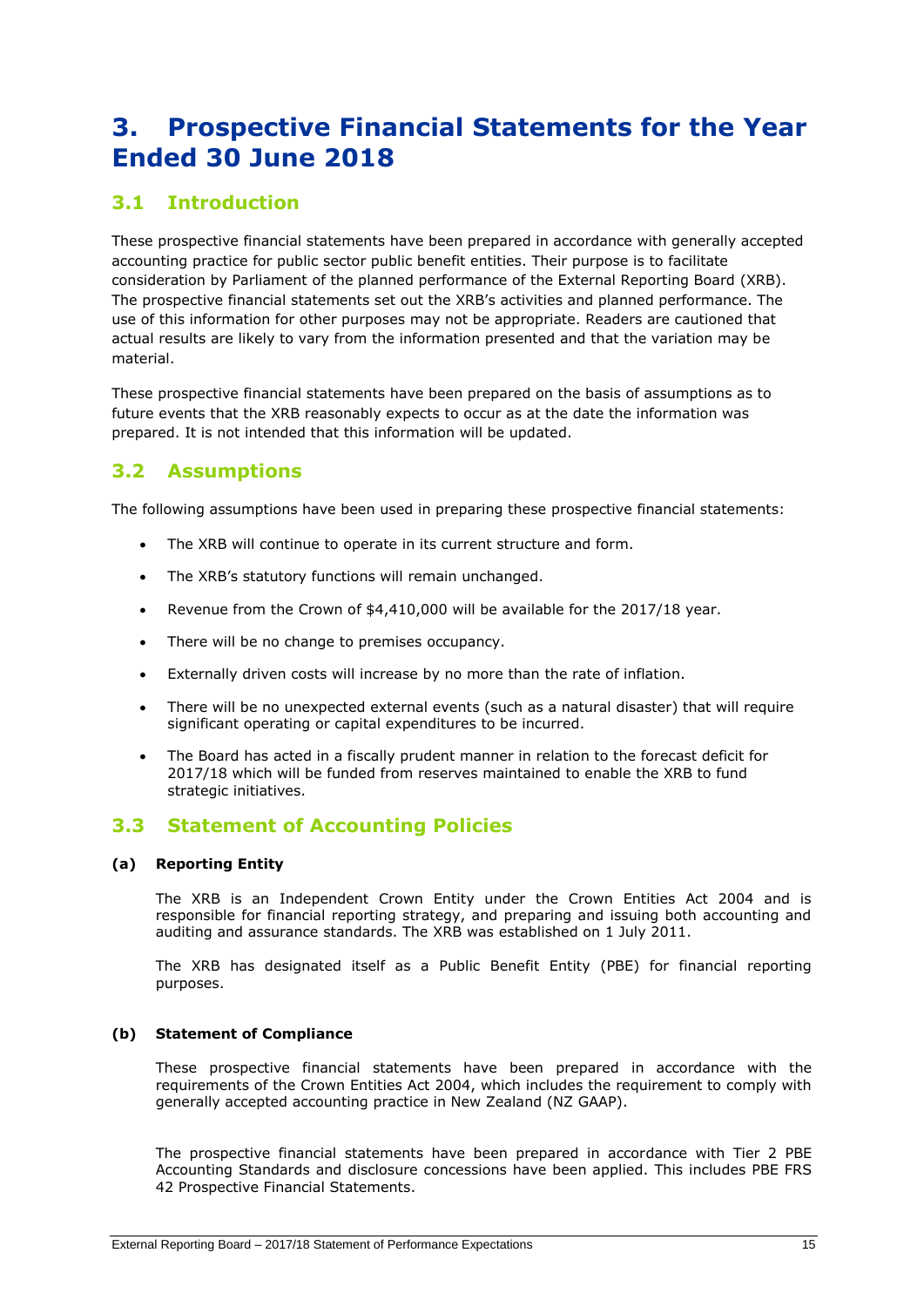The criteria under which the XRB is eligible to report in accordance with Tier 2 PBE Accounting Standards are:

- The XRB does not have public accountability as defined in XRB A1 Accounting Standards Framework (For-profit Entities plus Public Sector Public Benefit Entities plus Not -for-profit Entities update) and;
- The XRB has total expenses between \$2million and \$30million

These prospective financial statements comply with PBE Accounting Standards.

These prospective financial statements have been prepared on a going concern basis and the accounting policies set out below have been applied consistently to all periods presented in these prospective financial statements.

The prospective financial statements were approved by the XRB Board on 27 April 2017. The XRB Board is responsible for the prospective financial statements presented, including the assumptions underlying the prospective financial statements and all other disclosures.

#### **(c) Measurement Base**

The accounting principles recognised as appropriate for the measurement and reporting of results and financial position on a historical cost basis have been applied.

#### **(d) Functional, Presentation Currency and Rounding**

The prospective financial statements are presented in New Zealand dollars. The functional currency of the XRB is New Zealand dollars. All values are rounded to the nearest thousand dollars (\$'000) unless otherwise specified.

#### **(e) Significant Accounting Policies**

#### **Revenue**

Revenue is measured at the fair value of consideration received or receivable. Revenue is recognised when earned and is reported in the financial period to which it relates.

#### **Revenue from the Crown**

The XRB is primarily funded through revenue received from the Crown, which is restricted in its use for the purpose of the Board meeting its objectives as specified in the Statement of Intent.

The XRB considers that there are no conditions attached to the Crown funding and as such it is recognised as revenue at the point of entitlement.

#### **Interest**

Interest income is recognised using the effective interest rate method.

#### **Cash at Bank**

Cash at bank includes cash on hand and deposits held at call with banks. Bank deposits are initially measured at the amount invested. After initial recognition, investments in bank deposits are measured at amortised cost using the effective interest rate method, less any provision for impairment.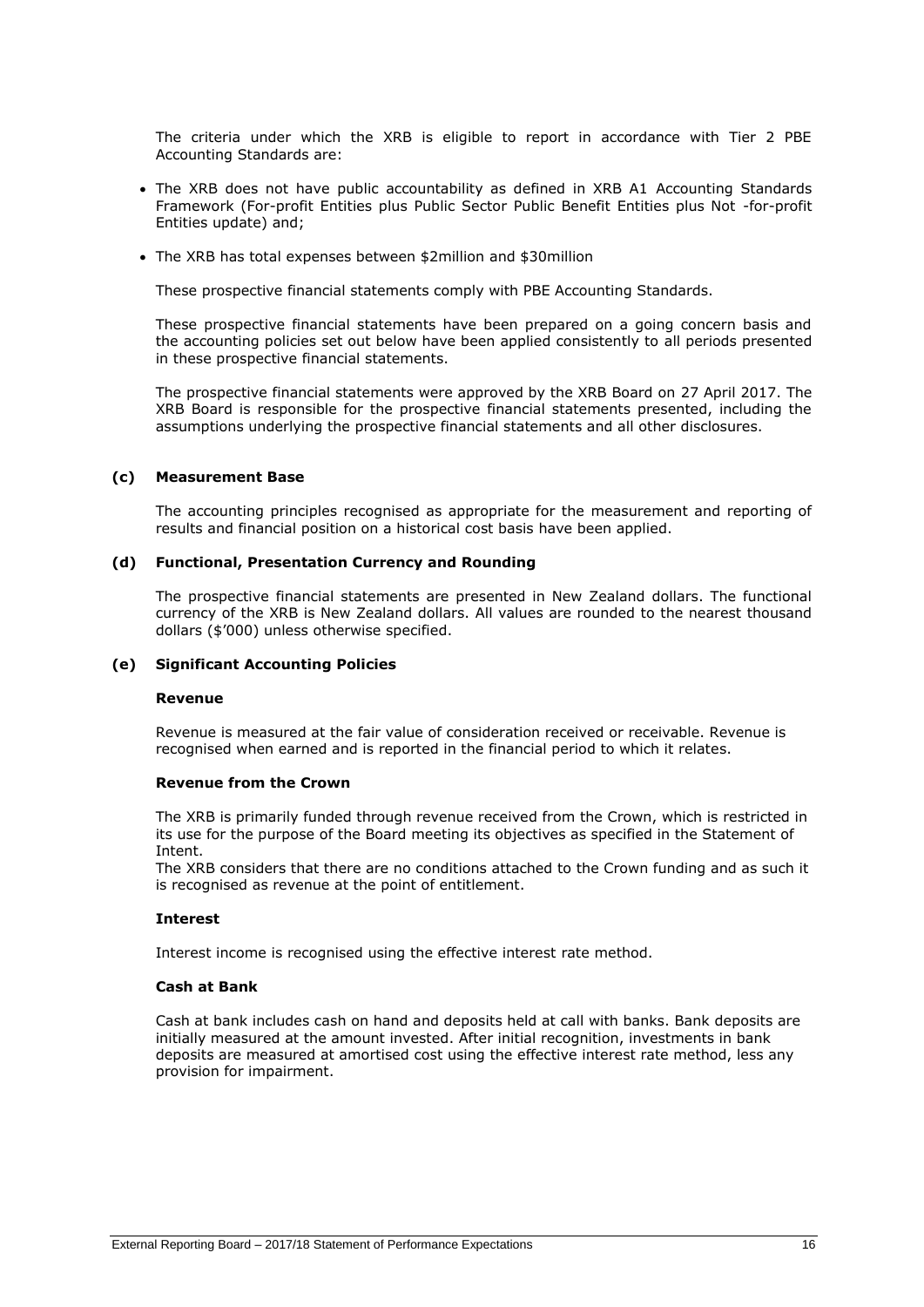#### **Receivables**

Receivables are initially measured at face value less any provision for impairment. Impairment of a receivable is established when there is objective evidence that the XRB will not be able to collect amounts due according to the original terms of the receivable.

#### **Property, Plant & Equipment**

Property, plant and equipment consists of the following asset classes; furniture and fittings, plant and equipment, property improvements and computer equipment.

The cost of an item of property, plant and equipment is recognised as an asset only when it is probable that future economic benefits or service potential associated with the item will flow to the XRB and the cost of the item can be measured reliably.

Purchases of property, plant and equipment are initially recorded at cost.

Items of property, plant and equipment are reviewed for impairment whenever events or changes in circumstances indicate that the carrying amount may overstate fair value.

Costs incurred subsequent to the initial acquisition are capitalised only when it is probable that future economic benefits or service potential associated with the item will flow to the XRB and the cost of the item can be measured reliably.

The costs of day to day servicing of property, plant and equipment are recognised in the surplus / (deficit) as they are incurred.

Depreciation is calculated so as to write off the cost over the expected useful lives of the assets from the date they are brought into use.

Straight line depreciation is charged at the following rates:

- Furniture and Fittings 10.5% • Plant and Equipment 30%
- Property Improvements 7%
- Computer Equipment 40%

#### **Intangible Assets**

Acquired computer software licenses are capitalised on the basis of the costs incurred to acquire and bring to use the specific software. The External Reporting Board does not capitalise any internal costs incurred in the development of software for internal use.

Costs associated with maintaining computer software are recognised as an expense when incurred.

Website development costs are capitalised as new functionality is created.

The carrying value of an intangible asset with a finite life is amortised on a straight line basis over its useful life. Amortisation begins when the asset is available for use and ceases at the date that the asset is derecognised. The amortisation charge for each financial year is recognised in the surplus / (deficit). Straight line amortisation is charged on intangibles at the following rates:

- Computer Software 40%
- Website development 25%

#### **Payables**

Payables are initially measured at face value. After initial recognition, they are measured at amortised cost using the effective interest rate method.

#### **Goods and Services Tax (GST)**

All items in the prospective financial statements are presented exclusive of GST, except for receivables and payables, which are presented on a GST inclusive basis. Where GST is not recoverable as input tax, it is recognised as part of the related asset or expense.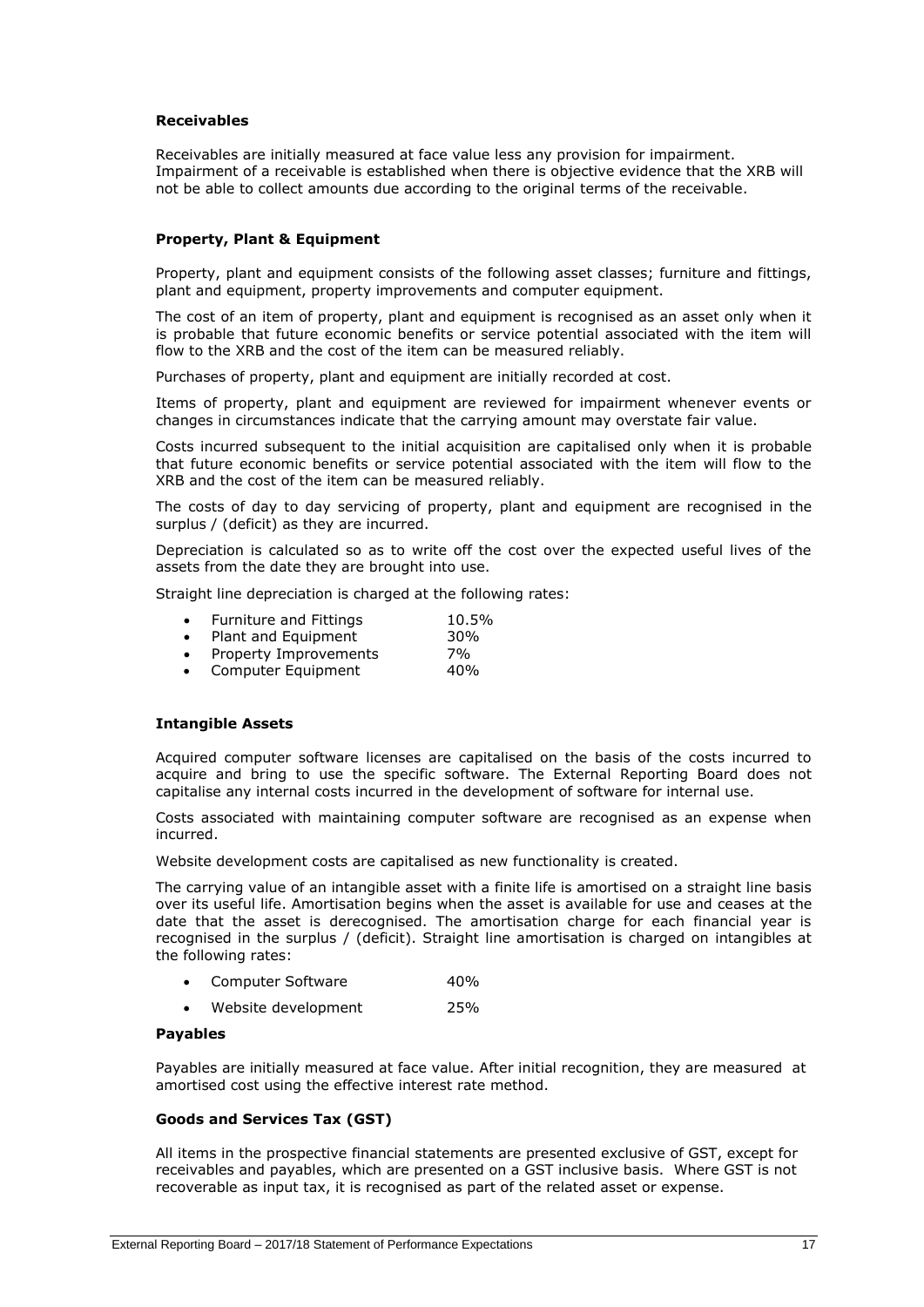The net amount of GST recoverable from, or payable to, Inland Revenue (IR) is included as part of receivables or payables in the Prospective Statement of Financial Position.

The net GST paid to, or received from IR is classified as an operating cash flow in the Prospective Statement of Cash Flows.

#### **Income Tax**

The XRB is exempt from the payment of income tax. Accordingly, no provision for income tax has been made.

#### **Financial Instruments**

The XRB is party to financial instruments as part of its normal operations. These financial instruments include bank accounts, short term deposits, receivables and payables. All financial instruments are recognised in the Prospective Statement of Financial Position and all revenues and expenses in relation to financial instruments are recognised in the Prospective Statement of Comprehensive Revenue and Expense.

#### **Operating Leases**

Leases that do not transfer substantially all the risks and rewards incidental to ownership of an asset to the XRB are classified as operating leases. Payments are recognised as an expense on a straight line basis over the term of the lease in the Prospective Statement of Comprehensive Revenue and Expense when payable. Lease incentives received are recognised in the deficit as a reduction of rental expense over the lease term. The XRB has operating leases on its two premises at 50 Manners Street, Wellington and 55 Shortland Street, Auckland.

#### **(f) Changes in Accounting Policies**

There have been no changes in accounting policies.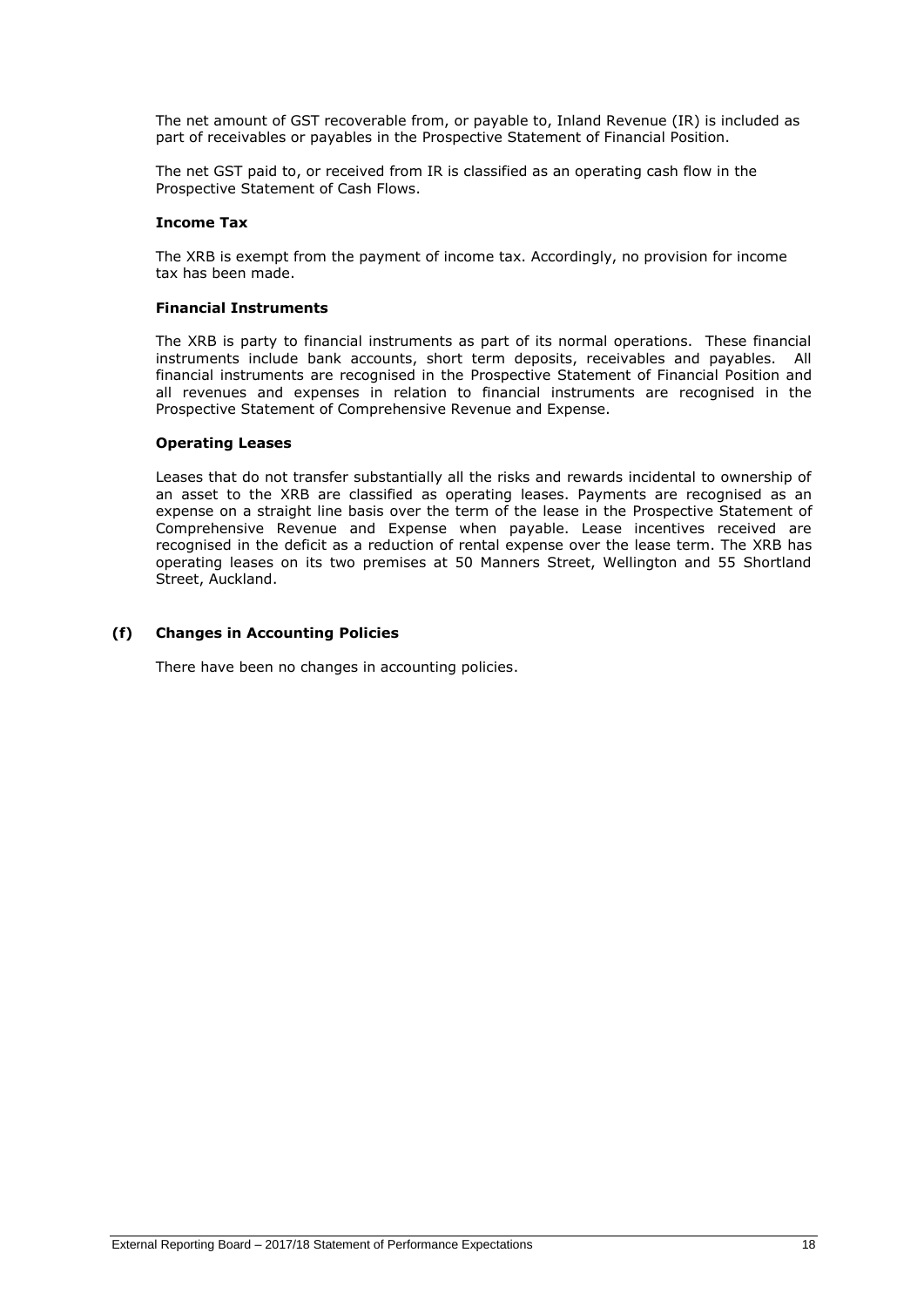## **Prospective Statement of Comprehensive Revenue and Expense**

# **For the year ending 30 June 2018**

|                                                 | 2016/17<br><b>Estimate</b><br>\$000 | 2017/18<br><b>Forecast</b><br>\$000 |
|-------------------------------------------------|-------------------------------------|-------------------------------------|
| Revenue from the Crown                          | 4,410                               | 4,410                               |
| Interest                                        | 20                                  | 17                                  |
| <b>Total Revenue</b>                            | 4,430                               | 4,427                               |
|                                                 |                                     |                                     |
| <b>Personnel Costs</b>                          | 2,414                               | 2,629                               |
| Board Members' Fees                             | 616                                 | 630                                 |
| Travel                                          | 313                                 | 337                                 |
| <b>General Operating Costs</b>                  | 479                                 | 449                                 |
| Contributions to IASB and IPSASB                | 300                                 | 300                                 |
| Premises Expenses                               | 179                                 | 190                                 |
| Research expenses                               | 81                                  | 35                                  |
| Depreciation                                    | 59                                  | 177                                 |
| <b>Total Expenses</b>                           | 4,441                               | 4,747                               |
| Net (Deficit) / Surplus                         | (11)                                | (320)                               |
| Other Comprehensive Revenue and Expenses        | 0                                   | 0                                   |
| <b>Total Comprehensive Revenue and Expenses</b> | (11)                                | (320)                               |

*The Statement of Accounting Policies forms part of and is to be read in conjunction with the Prospective Statement of Comprehensive Revenue and Expense*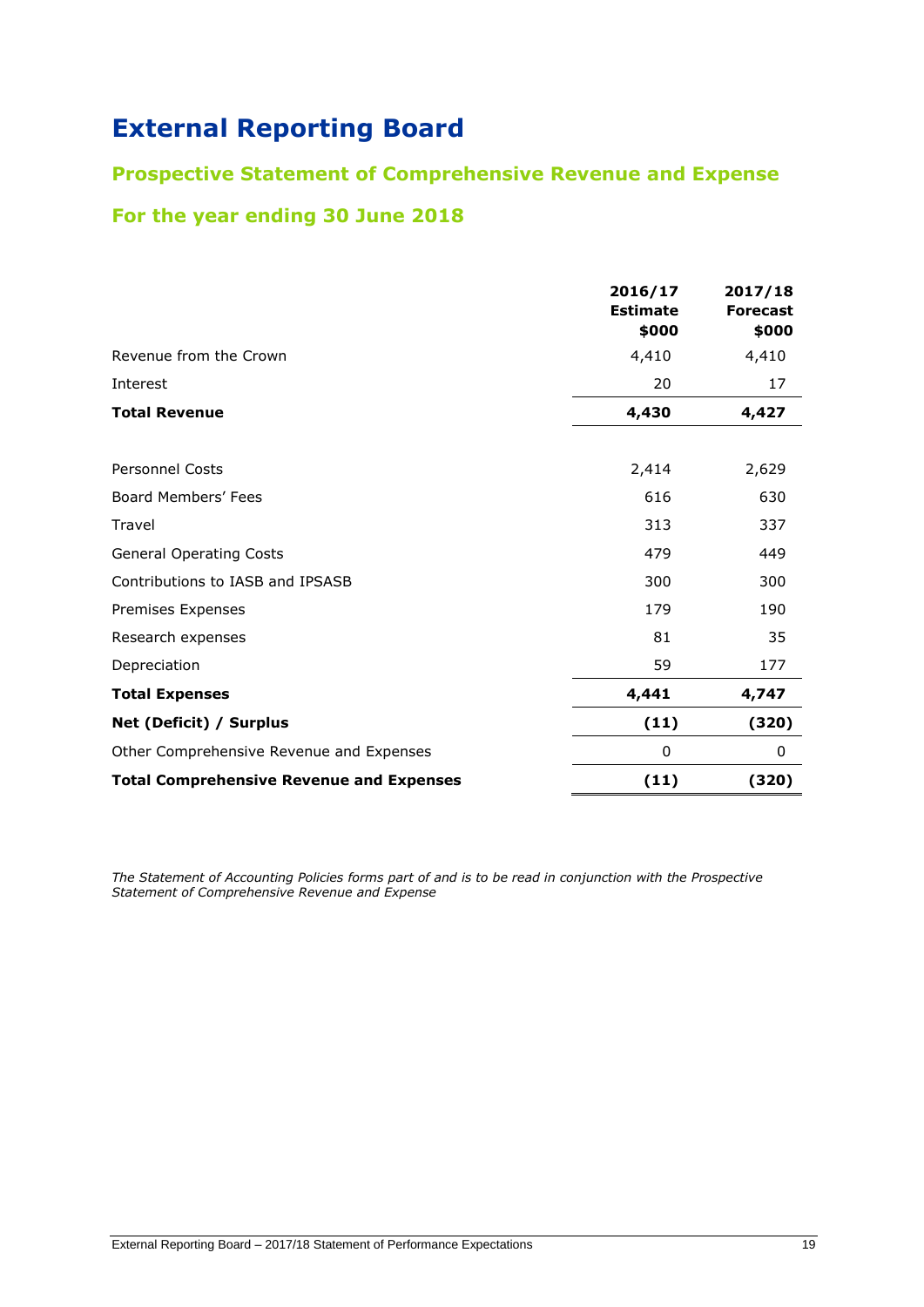# **Prospective Statement of Financial Position**

### **As at 30 June 2018**

|                                     | 2016/17<br><b>Estimate</b> | 2017/18<br><b>Forecast</b> |
|-------------------------------------|----------------------------|----------------------------|
|                                     | \$000                      | \$000                      |
| <b>ASSETS</b>                       |                            |                            |
| <b>Current Assets</b>               |                            |                            |
| Cash at Bank                        | 2,692                      | 2,352                      |
| Prepayments                         | 24                         | 23                         |
| Receivables                         | 20                         | 15                         |
|                                     | 2,736                      | 2,390                      |
| <b>Non-Current Assets</b>           |                            |                            |
| Property, Plant and Equipment       | 200                        | 294                        |
| Intangible Assets                   | 275                        | 207                        |
|                                     | 475                        | 501                        |
| <b>Total Assets</b>                 | 3,211                      | 2,891                      |
| <b>LIABILITIES</b>                  |                            |                            |
| <b>Current Liabilities</b>          |                            |                            |
| Payables                            | 485                        | 480                        |
| <b>Rent Accruals</b>                | $\pmb{0}$                  | $\pmb{0}$                  |
|                                     | 485                        | 480                        |
| <b>Non-Current Liabilities</b>      |                            |                            |
| Provisions                          | 15                         | 20                         |
| <b>Total Liabilities</b>            | 500                        | 500                        |
| <b>NET ASSETS</b>                   | 2,711                      | 2,391                      |
|                                     |                            |                            |
| <b>EQUITY</b>                       |                            |                            |
| Capital Contribution from the Crown | 725                        | 725                        |
| Retained Earnings                   | 1,986                      | 1,666                      |
| <b>TOTAL EQUITY</b>                 | 2,711                      | 2,391                      |

*The Statement of Accounting Policies forms part of and is to be read in conjunction with the Prospective Statement of Financial Position*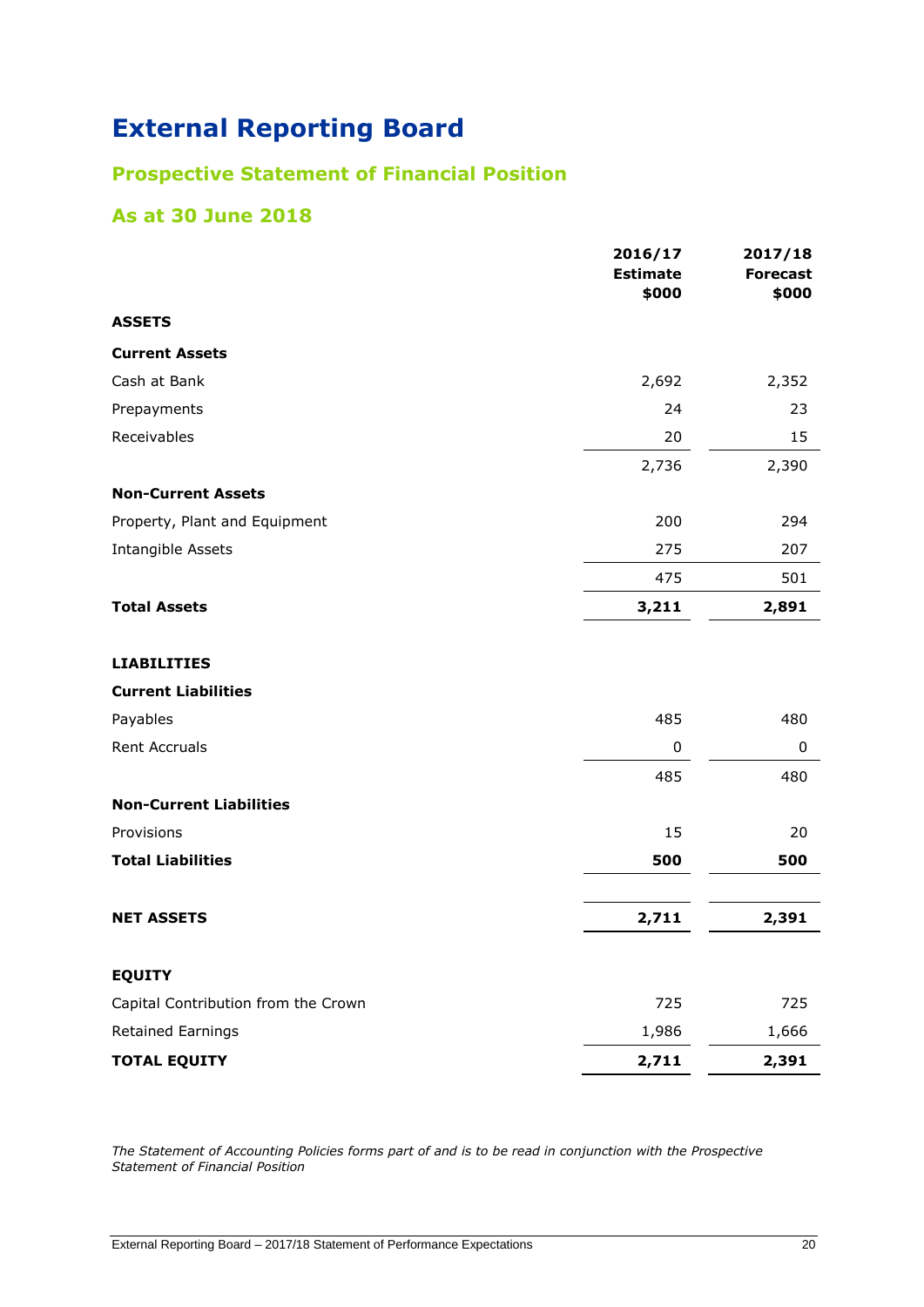### **Prospective Statement of Movements in Equity**

## **For the year ending 30 June 2018**

|                                        | 2016/17<br><b>Estimate</b><br>\$000 | 2017/18<br><b>Forecast</b><br>\$000 |
|----------------------------------------|-------------------------------------|-------------------------------------|
| Equity as at 1 July                    | 2,722                               | 2,711                               |
| Total Recognised Revenues and Expenses | (11)                                | (320)                               |
| <b>Equity as at 30 June</b>            | 2,711                               | 2,391                               |

*The Statement of Accounting Policies forms part of and is to be read in conjunction with the Prospective Statement of Movements in Equity*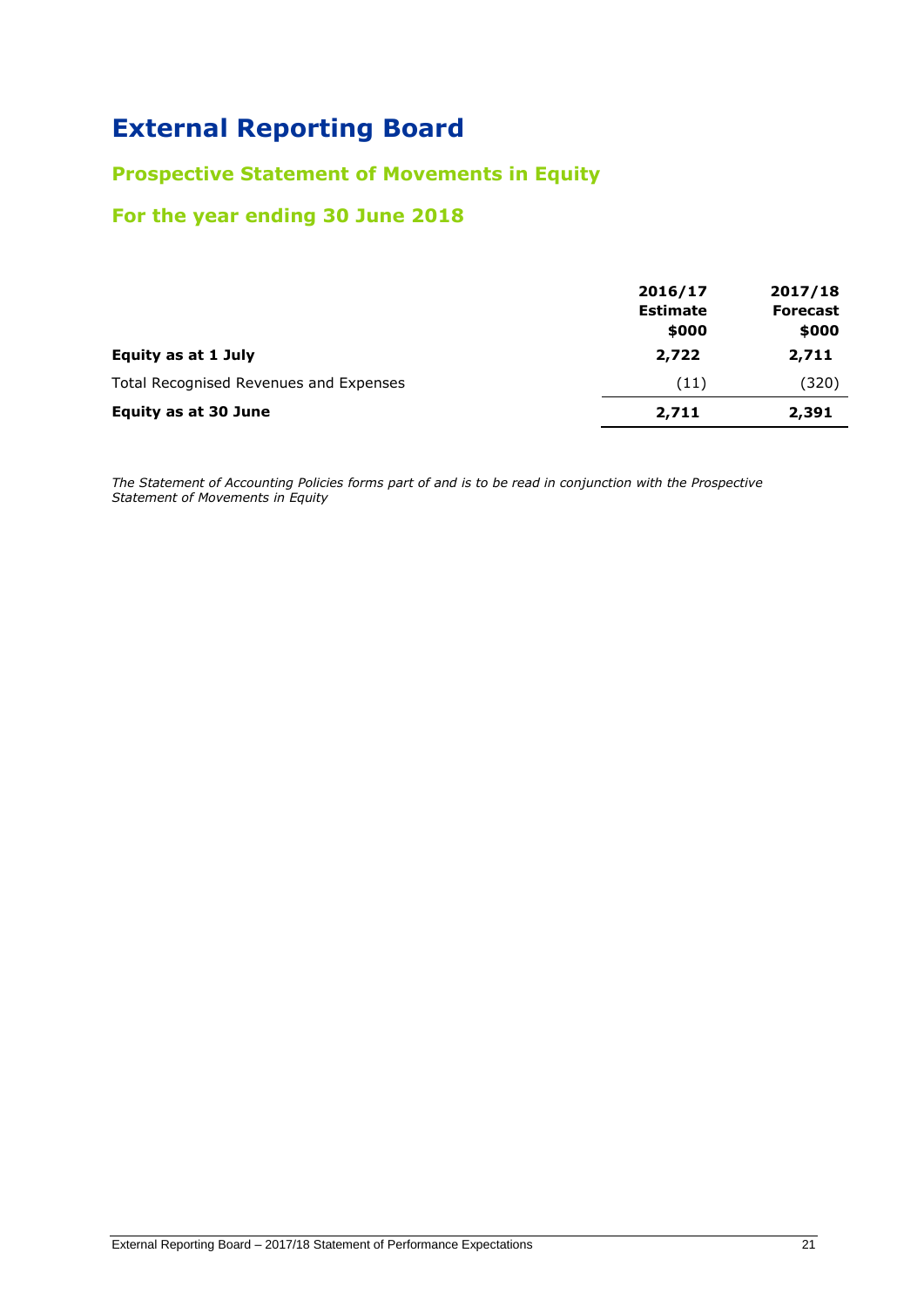# **Prospective Statement of Cash Flows**

## **As at 30 June 2018**

|                                                 | 2016/17<br><b>Estimate</b><br>\$000 | 2017/18<br><b>Forecast</b><br>\$000 |
|-------------------------------------------------|-------------------------------------|-------------------------------------|
| <b>Cash Flows from Operating Activities</b>     |                                     |                                     |
| Cash was provided from:                         |                                     |                                     |
| Revenue from the Crown                          | 4,410                               | 4,410                               |
| Interest                                        | 19                                  | 23                                  |
|                                                 | 4,429                               | 4,433                               |
| Cash was distributed to:                        |                                     |                                     |
| <b>Employee Costs</b>                           | 2,402                               | 2,694                               |
| Suppliers                                       | 1,750                               | 1,577                               |
| Contribution to IASB and IPSASB                 | 300                                 | 300                                 |
|                                                 | 4,452                               | 4,571                               |
| <b>Net Cash Flow from: Operating Activities</b> | (23)                                | (138)                               |
| <b>Cash Flows from Investing Activities</b>     |                                     |                                     |
| Cash was distributed to:                        |                                     |                                     |
| Purchase of Property, Plant and Equipment       | 246                                 | 202                                 |
|                                                 | 246                                 | 202                                 |
| <b>Net Cash Flow from: Investing Activities</b> | (246)                               | (202)                               |
| <b>Cash Flows from Financing Activities</b>     |                                     |                                     |
| Sale of fixed assets                            | 0                                   | 0                                   |
|                                                 | 0                                   |                                     |
| <b>Net Cash Flow from: Financing Activities</b> | (246)                               | (202)                               |
| Net (Decrease) / Increase in Cash               | (269)                               | (340)                               |
| Add Opening Cash Balance                        | 2,961                               | 2,692                               |
| <b>Closing Cash Balance</b>                     | 2,692                               | 2,352                               |

*The Statement of Accounting Policies forms part of and is to be read in conjunction with the Prospective Statement of Cash Flows*